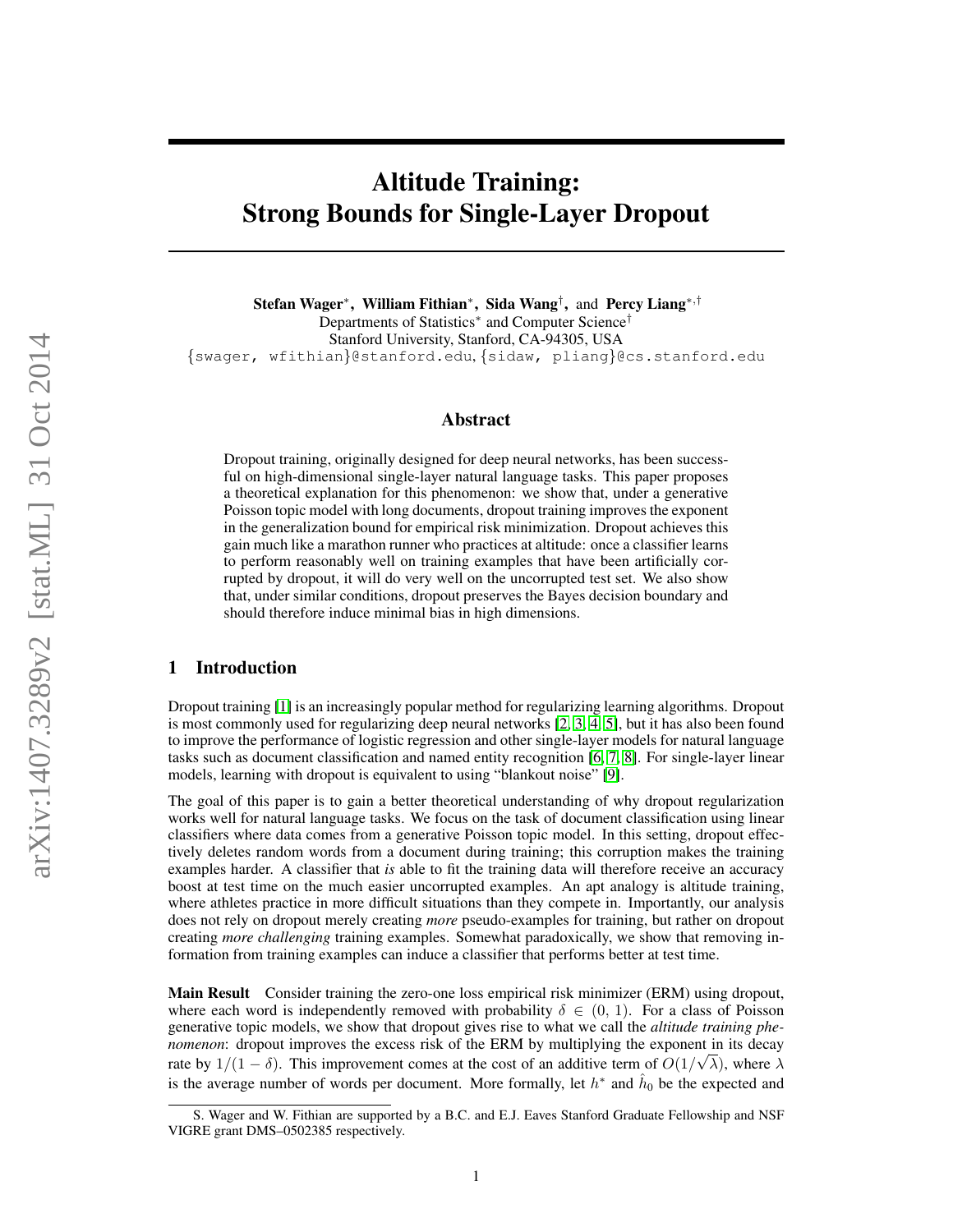empirical risk minimizers, respectively; let  $h^*_{\delta}$  and  $\hat{h}_{\delta}$  be the corresponding quantities for dropout training. Let  $\text{Err}(h)$  denote the error rate (on test examples) of h. In Section [4,](#page-3-0) we show that:

<span id="page-1-0"></span>
$$
\underbrace{\text{Err}\left(\hat{h}_{\delta}\right) - \text{Err}\left(h_{\delta}^{*}\right)}_{\text{dropout excess risk}} = \widetilde{\mathcal{O}}_{P}\left(\underbrace{\left(\text{Err}\left(\hat{h}_{0}\right) - \text{Err}\left(h^{*}\right)\right)}_{\text{ERM excess risk}}^{\frac{1}{1-\delta}} + \frac{1}{\sqrt{\lambda}}\right),\tag{1}
$$

where  $\tilde{\mathcal{O}}_P$  is a variant of big- $\mathcal O$  in probability notation that suppresses logarithmic factors. If  $\lambda$  is large (we are classifying long documents rather than short snippets of text), dropout considerably accelerates the decay rate of excess risk. The bound [\(1\)](#page-1-0) holds for fixed choices of  $\delta$ . The constants in the bound worsen as  $\delta$  approaches 1, and so we cannot get zero excess risk by sending  $\delta$  to 1.

Our result is modular in that it converts upper bounds on the ERM excess risk to upper bounds on the dropout excess risk. For example, recall from classic VC theory that the ERM excess risk is  $\widetilde{\mathcal{O}}_P(\sqrt{d/n})$ , where d is the number of features (vocabulary size) and n is the number of training examples. With dropout  $\delta = 0.5$ , our result [\(1\)](#page-1-0) directly implies that the dropout excess risk is  $\mathcal{O}_P(d/n+1/\sqrt{\lambda}).$ 

The intuition behind the proof of [\(1\)](#page-1-0) is as follows: when  $\delta = 0.5$ , we essentially train on half documents and test on whole documents. By conditional independence properties of the generative topic model, the classification score is roughly Gaussian under a Berry-Esseen bound, and the error rate is governed by the tails of the Gaussian. Compared to half documents, the coefficient of variation rate is governed by the tails of the Gaussian. Compared to half documents, the coefficient of variation<br>of the classification score on whole documents (at test time) is scaled down by  $\sqrt{1-\delta}$  compared to half documents (at training time), resulting in an exponential reduction in error. The additive penalty of  $1/\sqrt{\lambda}$  stems from the Berry-Esseen approximation.

Note that the bound [\(1\)](#page-1-0) only controls the dropout excess risk. Even if dropout reduces the excess risk, it may introduce a bias  $\mathrm{Err}(h^*_{\delta}) - \mathrm{Err}(h^*)$ , and thus [\(1\)](#page-1-0) is useful only when this bias is small. In Section [5,](#page-5-0) we will show that the optimal Bayes decision boundary is not affected by dropout under the Poisson topic model. Bias is thus negligible when the Bayes boundary is close to linear.

It is instructive to compare our generalization bound to that of Ng and Jordan [\[10\]](#page-8-9), who showed that the naive Bayes classifier exploits a strong generative assumption—conditional independence of the features given the label—to achieve an excess risk of  $\mathcal{O}_P(\sqrt{(\log d)/n})$ . However, if the generative assumption is incorrect, then naive Bayes can have a large bias. Dropout enables us to cut excess risk without incurring as much bias. In fact, naive Bayes is closely related to logistic regression trained using an extreme form of dropout with  $\delta \to 1$ . Training logistic regression with dropout rates from the range  $\delta \in (0, 1)$  thus gives a family of classifiers between unregularized logistic regression and naive Bayes, allowing us to tune the bias-variance tradeoff.

**Other perspectives on dropout** In the general setting, dropout only improves generalization by a *multiplicative* factor. McAllester [\[11\]](#page-8-10) used the PAC-Bayes framework to prove a generalization bound for dropout that decays as  $1 - \delta$ . Moreover, provided that  $\delta$  is not too close to 1, dropout behaves similarly to an adaptive  $L_2$  regularizer with parameter  $\delta/(1-\delta)$  [\[6,](#page-8-5) [12\]](#page-8-11), and at least in linear regression such  $L_2$  regularization improves generalization error by a constant factor. In contrast, by leveraging the conditional independence assumptions of the topic model, we are able to improve the *exponent* in the rate of convergence of the empirical risk minimizer.

It is also possible to analyze dropout as an adaptive regularizer [\[6,](#page-8-5) [9,](#page-8-8) [13\]](#page-8-12): in comparison with  $L_2$ regularization, dropout favors the use of rare features and encourages confident predictions. If we believe that good document classification should produce confident predictions by understanding rare words with Poisson-like occurrence patterns, then the work on dropout as adaptive regularization and our generalization-based analysis are two complementary explanations for the success of dropout in natural language tasks.

## 2 Dropout Training for Topic Models

In this section, we introduce *binomial dropout*, a form of dropout suitable for topic models, and the Poisson topic model, on which all our analyses will be based.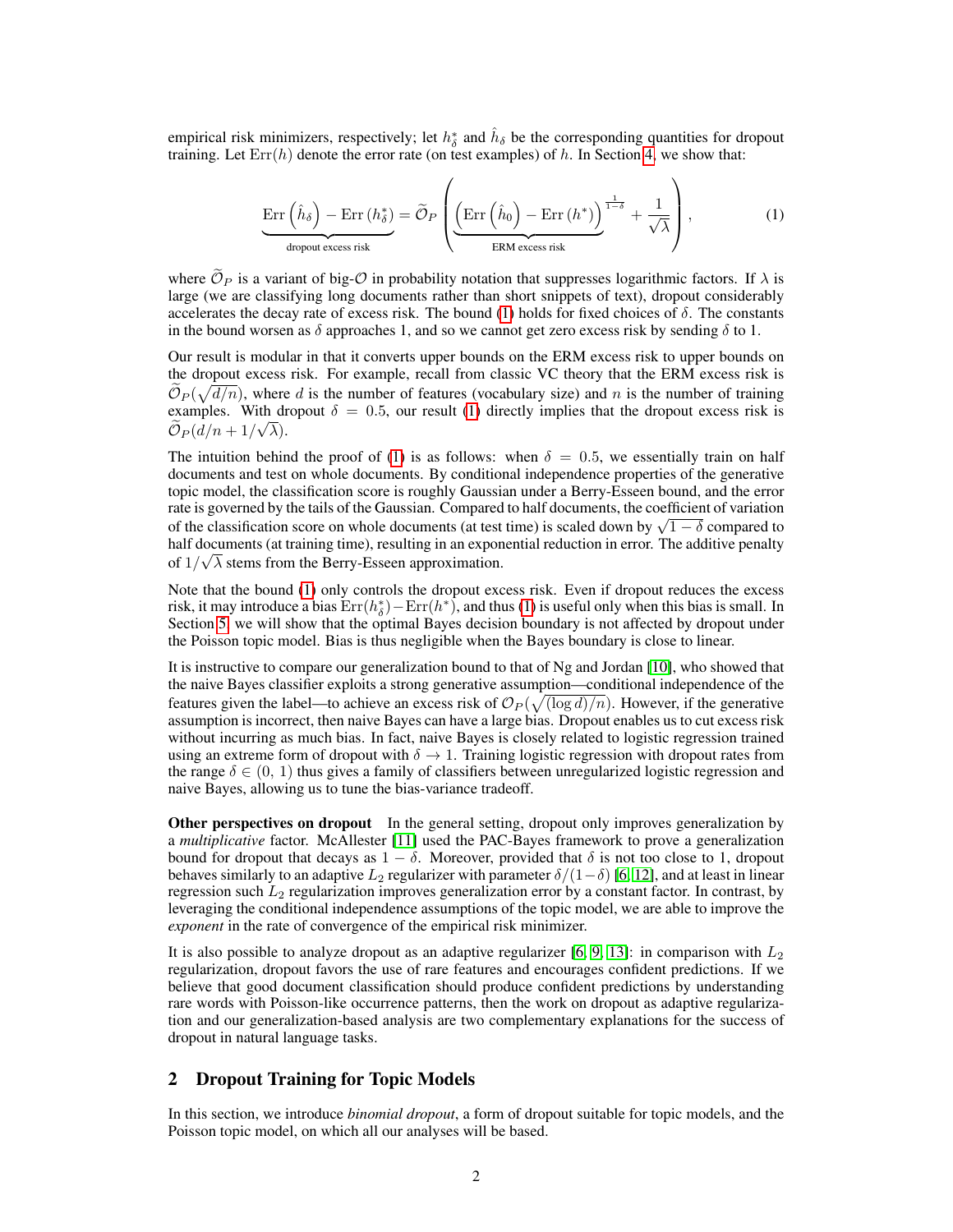**Binomial Dropout** Suppose that we have a binary classification problem<sup>[1](#page-2-0)</sup> with count features  $x^{(i)} \in \{0, 1, 2, \ldots\}^d$  and labels  $y^{(i)} \in \{0, 1\}$ . For example,  $x_j^{(i)}$  is the number of times the j-th word in our dictionary appears in the *i*-th document, and  $y^{(i)}$  is the label of the document. Our goal is to train a weight vector  $\hat{w}$  that classifies new examples with features x via a linear decision rule  $\hat{y} = \mathbb{I}\{\hat{w} \cdot x > 0\}$ . We start with the usual empirical risk minimizer:

<span id="page-2-2"></span>
$$
\widehat{w}_0 \stackrel{\text{def}}{=} \operatorname{argmin}_{w \in \mathbb{R}^d} \left\{ \sum_{i=1}^n \ell\left(w; x^{(i)}, y^{(i)}\right) \right\} \tag{2}
$$

for some loss function  $\ell$  (we will analyze the zero-one loss but use logistic loss in experiments, e.g., [\[10,](#page-8-9) [14,](#page-8-13) [15\]](#page-8-14)). Binomial dropout trains on perturbed features  $\tilde{x}^{(i)}$  instead of the original features  $x^{(i)}$ :

$$
\widehat{w}_{\delta} \stackrel{\text{def}}{=} \operatorname{argmin}_{w} \left\{ \sum_{i=1}^{n} \mathbb{E} \left[ \ell \left( w; \, \tilde{x}^{(i)}, \, y^{(i)} \right) \right] \right\}, \text{ where } \tilde{x}_{j}^{(i)} = \operatorname{Binom} \left( x_{j}^{(i)}; 1 - \delta \right). \tag{3}
$$

In other words, during training, we randomly thin the j-th feature  $x_j$  with binomial noise. If  $x_j$ counts the number of times the j-th word appears in the document, then replacing  $x_j$  with  $\tilde{x}_j$  is equivalent to independently deleting each occurrence of word j with probability  $\delta$ . Because we are only interested in the decision boundary, we do not scale down the weight vector obtained by dropout by a factor  $1 - \delta$  as is often done [\[1\]](#page-8-0).

Binomial dropout differs slightly from the usual definition of (blankout) dropout, which alters the feature vector x by setting random coordinates to  $0 \times 6$ ,  $9$ ,  $11$ ,  $12$ . The reason we chose to study binomial rather than blankout dropout is that Poisson random variables remain Poisson even after binomial thinning; this fact lets us streamline our analysis. For rare words that appear once in the document, the two types of dropout are equivalent.

<span id="page-2-3"></span>A Generative Poisson Topic Model Throughout our analysis, we assume that the data is drawn from a Poisson topic model depicted in Figure [1a](#page-4-0) and defined as follows. Each document  $i$  is assigned a label  $y^{(i)}$  according to some Bernoulli distribution. Then, given the label  $y^{(i)}$ , the document gets a topic  $\tau^{(i)} \in \Theta$  from a distribution  $\rho_{y^{(i)}}$ . Given the topic  $\tau^{(i)}$ , for every word j in the vocabulary, we generate its frequency  $x_j^{(i)}$  according to  $x_j^{(i)} \mid \tau^{(i)} \sim \text{Poisson}(\lambda_j^{(\tau^{(i)})})$ , where  $\lambda_j^{(\tau)} \in [0, \infty)$ is the expected number of times word j appears under topic  $\tau$ . Note that  $\|\lambda^{(\tau)}\|_1$  is the average length of a document with topic  $\tau$ . Define  $\lambda \stackrel{\text{def}}{=} \min_{\tau \in \Theta} ||\lambda^{(\tau)}||_1$  to be the shortest average document length across topics. If Θ contains only two topics—one for each class—we get the naive Bayes model. If  $\Theta$  is the  $(K-1)$ -dimensional simplex where  $\lambda^{(\tau)}$  is a  $\tau$ -mixture over K basis vectors, we get the  $K$ -topic latent Dirichlet allocation [\[16\]](#page-8-15).<sup>[2](#page-2-1)</sup>

Note that although our generalization result relies on a generative model, the actual learning algorithm is agnostic to it. Our analysis shows that dropout can take advantage of a generative structure while remaining a discriminative procedure. If we believed that a certain topic model held exactly and we knew the number of topics, we could try to fit the full generative model by EM. This, however, could make us vulnerable to model misspecification. In contrast, dropout benefits from generative assumptions while remaining more robust to misspecification.

# 3 Altitude Training: Linking the Dropout and Data-Generating Measures

Our goal is to understand the behavior of a classifier  $\hat{h}_{\delta}$  trained using dropout. During dropout, the error of any classifier  $h$  is characterized by two measures. In the end, we are interested in the usual generalization error (expected risk) of h where x is drawn from the underlying *data-generating measure*:

$$
Err(h) \stackrel{\text{def}}{=} \mathbb{P}\left[y \neq h(x)\right].\tag{4}
$$

<span id="page-2-0"></span><sup>1</sup>Dropout training is known to work well in practice for multi-class problems [\[8\]](#page-8-7). For simplicity, however, we will restrict our theoretical analysis to a two-class setup.

<span id="page-2-1"></span><sup>&</sup>lt;sup>2</sup> In topic modeling, the vertices of the simplex  $\Theta$  are "topics" and  $\tau$  is a mixture of topics, whereas we call  $\tau$  itself a topic.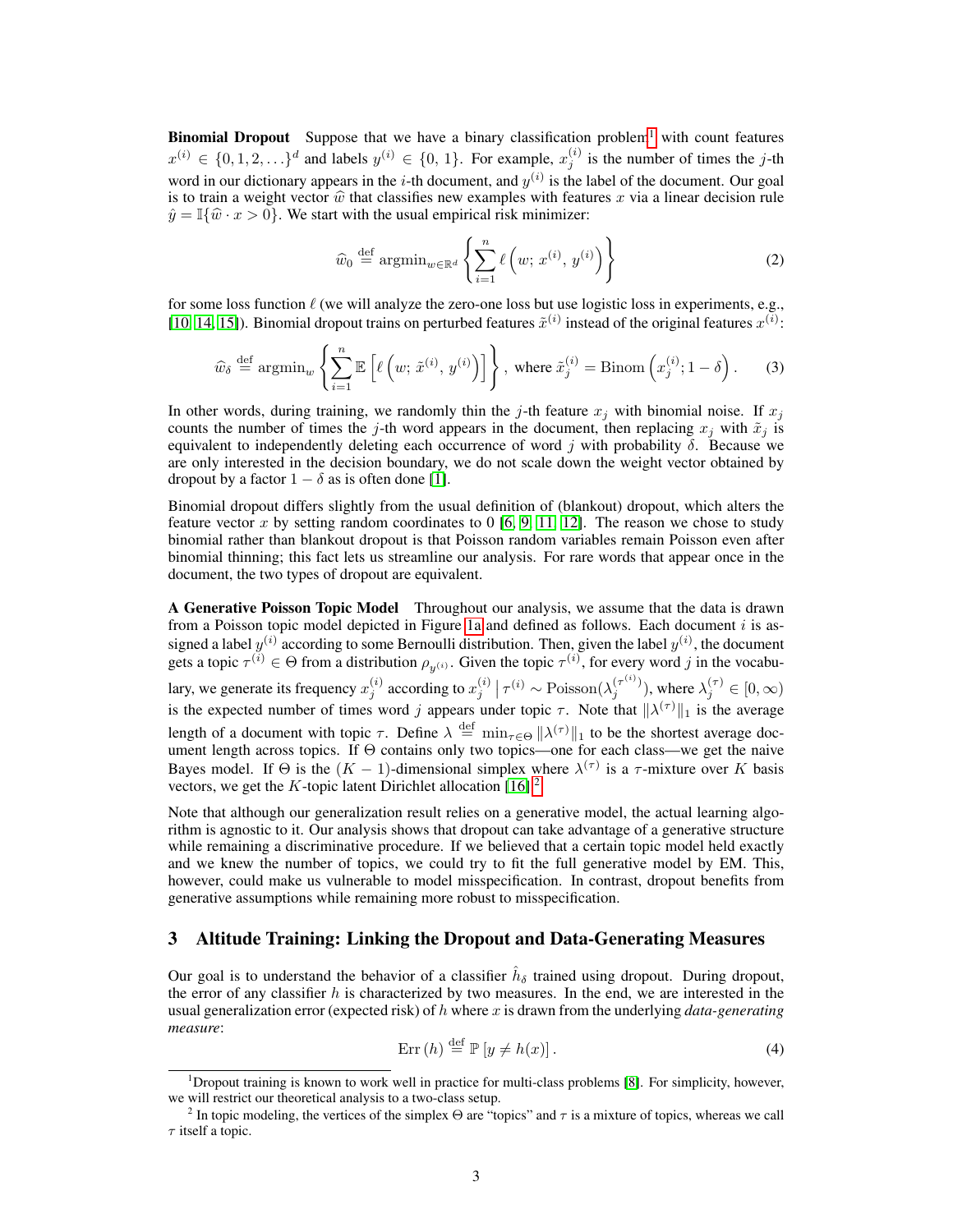However, since dropout training works on the corrupted data  $\tilde{x}$  (see [\(3\)](#page-2-2)), in the limit of infinite data, the dropout estimator will converge to the minimizer of the generalization error with respect to the *dropout measure* over  $\tilde{x}$ :

$$
\operatorname{Err}_{\delta}(h) \stackrel{\text{def}}{=} \mathbb{P}\left[y \neq h(\tilde{x})\right].\tag{5}
$$

The main difficulty in analyzing the generalization of dropout is that classical theory tells us that the generalization error with respect to the dropout measure will decrease as  $n \to \infty$ , but we are interested in the original measure. Thus, we need to bound  $Err$  in terms of  $Err<sub>δ</sub>$ . In this section, we show that the error on the original measure is actually much smaller than the error on the dropout measure; we call this the *altitude training phenomenon*.

Under our generative model, the count features  $x_i$  are conditionally independent given the topic  $\tau$ . We thus focus on a single fixed topic  $\tau$  and establish the following theorem, which provides a per-topic analogue of [\(1\)](#page-1-0). Section [4](#page-3-0) will then use this theorem to obtain our main result.

<span id="page-3-1"></span>Theorem 1. *Let* h *be a binary linear classifier with weights* w*, and suppose that our features are drawn from the Poisson generative model given topic*  $\tau$ *. Let*  $c_{\tau}$  *be the more likely label given*  $\tau$ *:* 

<span id="page-3-4"></span>
$$
c_{\tau} \stackrel{\text{def}}{=} \arg \max_{c \in \{0,1\}} \mathbb{P}\left[y^{(i)} = c \,|\, \tau^{(i)} = \tau\right].\tag{6}
$$

Let  $\tilde{\varepsilon}_{\tau}$  *be the sub-optimal prediction rate in the dropout measure* 

$$
\tilde{\varepsilon}_{\tau} \stackrel{\text{def}}{=} \mathbb{P}\left[\mathbb{I}\left\{w \cdot \tilde{x}^{(i)} > 0\right\} \neq c_{\tau} \mid \tau^{(i)} = \tau\right],\tag{7}
$$

where  $\tilde{x}^{(i)}$  is an example thinned by binomial dropout [\(3\)](#page-2-2), and  $\mathbb P$  is taken over the data-generating *process. Let*  $\varepsilon_{\tau}$  *be the sub-optimal prediction rate in the original measure* 

$$
\varepsilon_{\tau} \stackrel{\text{def}}{=} \mathbb{P}\left[\mathbb{I}\left\{w \cdot x^{(i)} > 0\right\} \neq c_{\tau} \,|\, \tau^{(i)} = \tau\right].\tag{8}
$$

*Then:*

<span id="page-3-2"></span>
$$
\varepsilon_{\tau} = \widetilde{\mathcal{O}}\left(\widetilde{\varepsilon}_{\tau}^{\frac{1}{1-\delta}} + \sqrt{\Psi_{\tau}}\right),\tag{9}
$$

where  $\Psi_{\tau} = \max_j \{w_j^2\}/\sum_{j=1}^d \lambda_j^{(\tau)} w_j^2$ , and the constants in the bound depend only on  $\delta$ .

Theorem [1](#page-3-1) only provides us with a useful bound when the term  $\Psi_{\tau}$  is small. Whenever the largest Theorem 1 omy provides as with a useful bound when the term  $\Psi_{\tau}$  is small. Whenever the largest  $w_j^2$  is not much larger than the average  $w_j^2$ , then  $\sqrt{\Psi_{\tau}}$  scales as  $O(1/\sqrt{\lambda})$ , where  $\lambda$  is the average document length. Thus, the bound [\(9\)](#page-3-2) is most useful for long documents.

A Heuristic Proof of Theorem [1.](#page-3-1) The proof of Theorem [1](#page-3-1) is provided in the technical appendix. Here, we provide a heuristic argument for intuition. Given a fixed topic  $\tau$ , suppose that it is optimal to predict  $c_{\tau} = 1$ , so our test error is  $\varepsilon_{\tau} = \mathbb{P}\left[w \cdot x \leq 0 \mid \tau\right]$ . For long enough documents, by the central limit theorem, the score  $s \stackrel{\text{def}}{=} w \cdot x$  will be roughly Gaussian  $s \sim \mathcal{N}(\mu_{\tau}, \sigma_{\tau}^2)$ , where  $\mu_{\tau} = \sum_{j=1}^{d} \lambda_j^{(\tau)} w_j$  and  $\sigma_{\tau}^2 = \sum_{j=1}^{d} \lambda_j^{(\tau)} w_j^2$ . This implies that  $\varepsilon_{\tau} \approx \Phi(-\mu_{\tau}/\sigma_{\tau})$ , where  $\Phi$  is the cumulative distribution function of the Gaussian. Now, let  $\tilde{s} \stackrel{\text{def}}{=} w \cdot \tilde{x}$  be the score on a dropout sample. Clearly,  $\mathbb{E}[\tilde{s}] = (1 - \delta) \mu_{\tau}$  and  $\text{Var}[\tilde{s}] = (1 - \delta) \sigma_{\tau}^2$ , because the variance of a Poisson random variable scales with its mean. Thus,

<span id="page-3-3"></span>
$$
\tilde{\varepsilon}_{\tau} \approx \Phi\left(-\sqrt{1-\delta}\,\frac{\mu_{\tau}}{\sigma_{\tau}}\right) \approx \Phi\left(-\frac{\mu_{\tau}}{\sigma_{\tau}}\right)^{(1-\delta)} \approx \varepsilon_{\tau}^{(1-\delta)}.\tag{10}
$$

Figure [1b](#page-4-0) illustrates the relationship between the two Gaussians. This explains the first term on the Figure 16 illustrates the relationship between the two Gaussians. This explains the first term on the right-hand side of [\(9\)](#page-3-2). The extra error term  $\sqrt{\Psi_{\tau}}$  arises from a Berry-Esseen bound that approximates Poisson mixtures by Gaussian random variables.

## <span id="page-3-0"></span>4 A Generalization Bound for Dropout

By setting up a bridge between the dropout measure and the original data-generating measure, Theorem [1](#page-3-1) provides a foundation for our analysis. It remains to translate this result into a statement about the generalization error of dropout. For this, we need to make a few assumptions.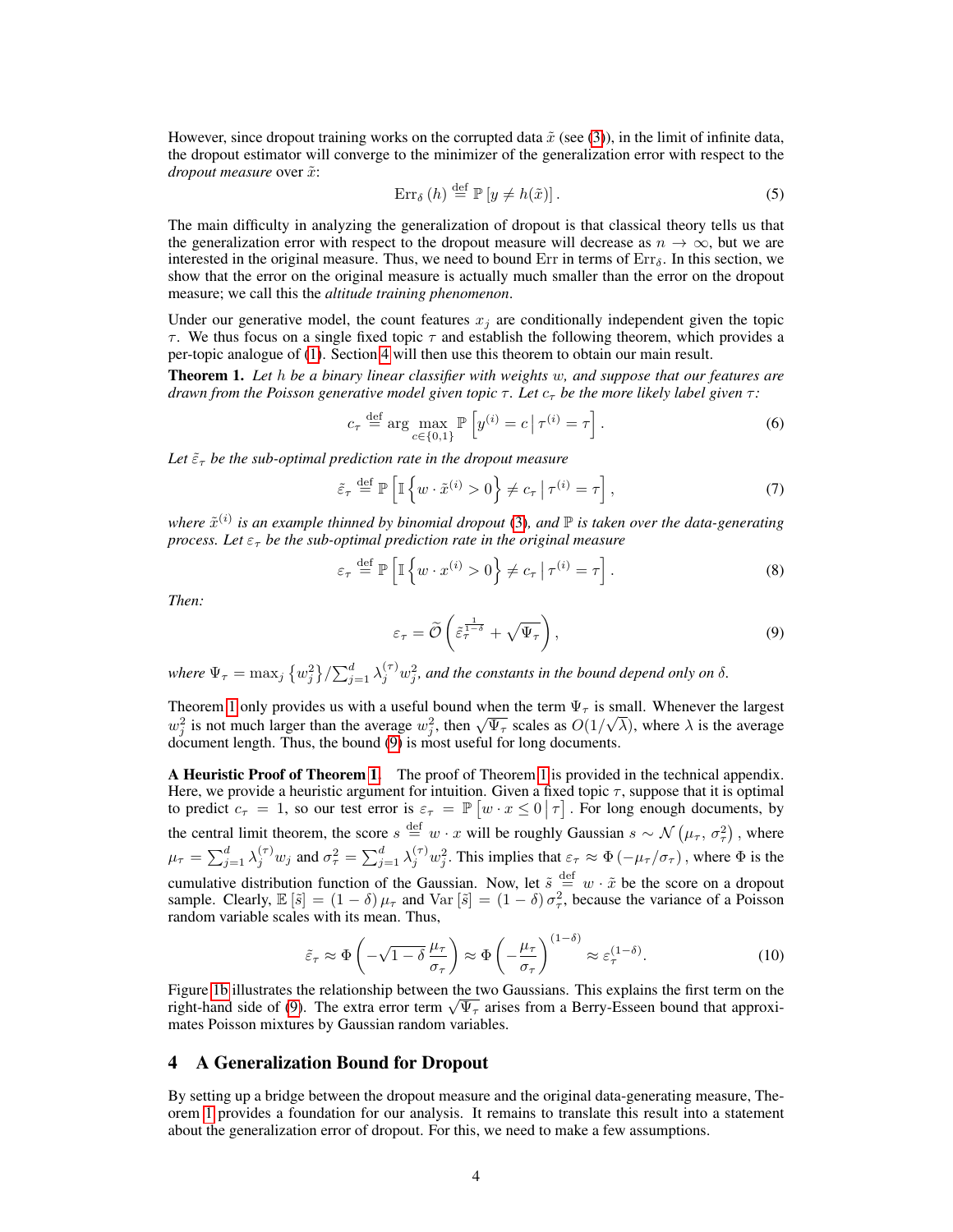<span id="page-4-0"></span>



(a) Graphical representation of the Poisson topic model: Given a document with label  $y$ , we draw a document topic  $\tau$  from the multinomial distribution with probabilities  $\rho_y$ . Then, we draw the words x from the topic's Poisson distribution with mean  $\lambda^{(\tau)}$ . Boxes indicate repeated observations, and greyed-out nodes are observed during training.

(b) For a fixed classifier  $w$ , the probabilities of error on an example drawn from the original and dropout measures are governed by the tails of two Gaussians (shaded). The dropout Gaussian has a larger coefficient of variation, which means the error on the original measure (test) is much smaller than the error on the dropout measure (train) [\(10\)](#page-3-3). In this example,  $\mu = 2.5$ ,  $\sigma = 1$ , and  $\delta = 0.5$ .

Figure 1: (a) Graphical model. (b) The altitude training phenomenon.

Our first assumption is fundamental: if the classification signal is concentrated among just a few features, then we cannot expect dropout training to do well. The second and third assumptions, which are more technical, guarantee that a classifier can only do well overall if it does well on every topic; this lets us apply Theorem [1.](#page-3-1) A more general analysis that relaxes Assumptions 2 and 3 may be an interesting avenue for future work.

**Assumption 1: well-balanced weights** First, we need to assume that all the signal is not concentrated in a few features. To make this intuition formal, we say a linear classifier with weights  $w$  is *well-balanced* if the following holds for each topic  $\tau$ :

<span id="page-4-1"></span>
$$
\frac{\max_{j} \{w_j^2\} \sum_{j=1}^d \lambda_j^{(\tau)}}{\sum_{j=1}^d \lambda_j^{(\tau)} w_j^2} \le \kappa \text{ for some } 0 < \kappa < \infty. \tag{11}
$$

For example, suppose each word was either useful ( $|w_j| = 1$ ) or not ( $w_j = 0$ ); then  $\kappa$  is the inverse expected fraction of words in a document that are useful. In Theorem [2](#page-5-1) we restrict the ERM to well-balanced classifiers and assume that the expected risk minimizer  $h^*$  over all linear rules is also well-balanced.

**Assumption 2: discrete topics** Second, we assume that there are a finite number  $T$  of topics, and that the available topics are not too rare or ambiguous: the minimal probability of observing any topic  $\tau$  is bounded below by

<span id="page-4-3"></span>
$$
\mathbb{P}\left[\tau\right] \ge p_{\min} > 0,\tag{12}
$$

and that each topic-conditional probability is bounded away from  $\frac{1}{2}$  (random guessing):

$$
\left| \mathbb{P} \left[ y^{(i)} = c \, \middle| \, \tau^{(i)} = \tau \right] - \frac{1}{2} \right| \ge \alpha > 0 \tag{13}
$$

for all topics  $\tau \in \{1, ..., T\}$ . This assumption substantially simplifies our arguments, allowing us to apply Theorem [1](#page-3-1) to each topic separately without technical overhead.

Assumption 3: distinct topics Finally, as an extension of Assumption 2, we require that the topics be "well separated." First, define  $Err_{min} = \mathbb{P}[y^{(i)} \neq c_{\tau(i)}]$ , where  $c_{\tau}$  is the most likely label given topic  $\tau$  [\(6\)](#page-3-4); this is the error rate of the optimal decision rule that sees topic  $\tau$ . We assume that the best linear rule  $h^*_{\delta}$  satisfying [\(11\)](#page-4-1) is almost as good as always guessing the best label  $c_{\tau}$  under the dropout measure:

<span id="page-4-2"></span>
$$
Err_{\delta}\left(h_{\delta}^{*}\right) = Err_{\min} + \mathcal{O}\left(\frac{1}{\sqrt{\lambda}}\right),\tag{14}
$$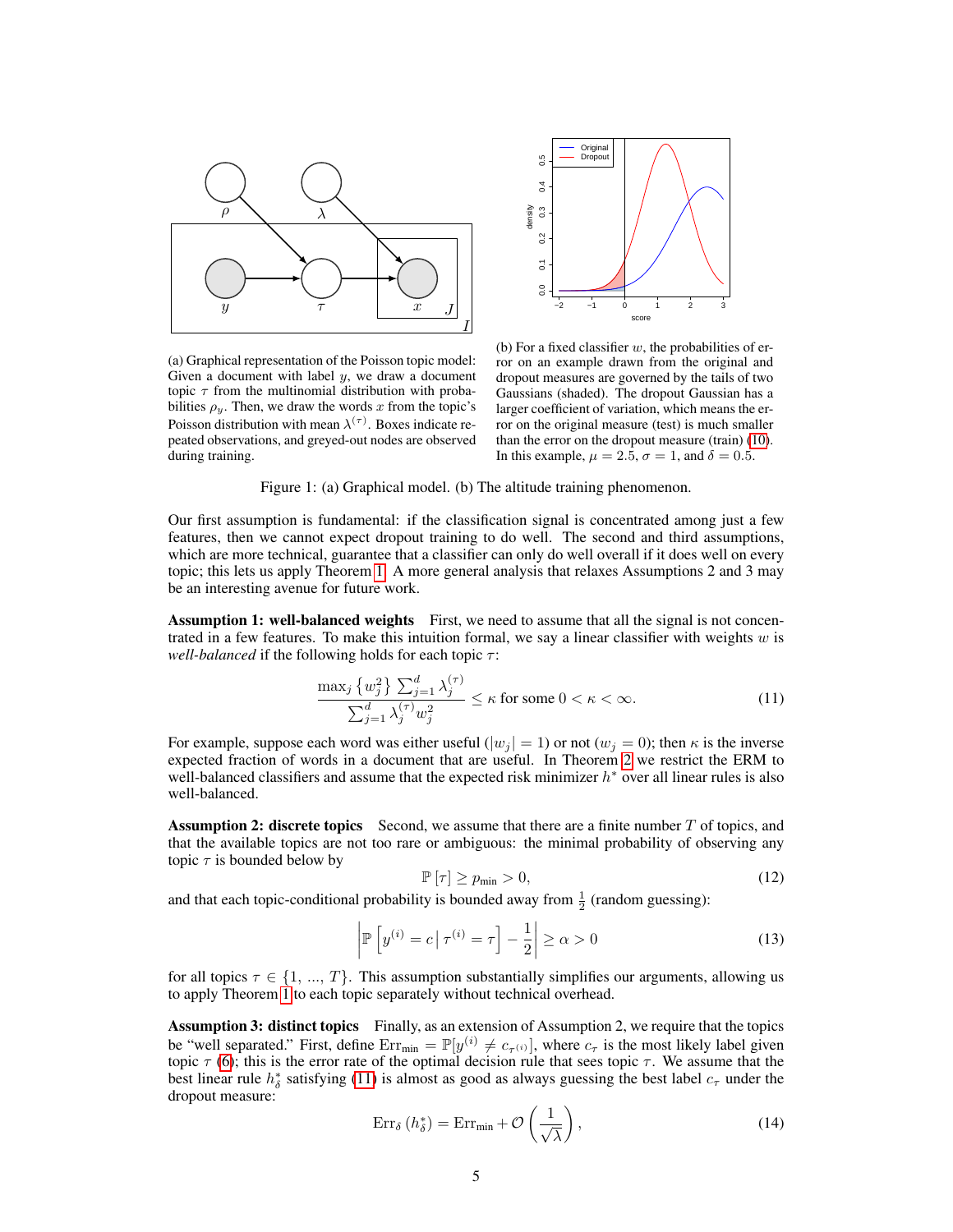where, as usual,  $\lambda$  is a lower bound on the average document length. If the dimension d is larger than the number of topics  $T$ , this assumption is fairly weak: the condition [\(14\)](#page-4-2) holds whenever the matrix  $\Pi$  of topic centers has full rank, and the minimum singular value of  $\Pi$  is not too small (see Proposition [6](#page-13-0) in the Appendix for details). This assumption is satisfied if the different topics can be separated from each other with a large margin.

Under Assumptions 1–3 we can turn Theorem [1](#page-3-1) into a statement about generalization error.

<span id="page-5-1"></span>Theorem 2. *Suppose that our features* x *are drawn from the Poisson generative model (Figure [1a\)](#page-4-0),* and Assumptions 1–3 hold. Define the excess risks of the dropout classifier  $\hat{h}_\delta$  on the dropout and *data-generating measures, respectively:*

$$
\tilde{\eta} \stackrel{\text{def}}{=} \text{Err}_{\delta} \left( \hat{h}_{\delta} \right) - \text{Err}_{\delta} \left( h_{\delta}^{*} \right) \quad \text{and} \quad \eta \stackrel{\text{def}}{=} \text{Err} \left( \hat{h}_{\delta} \right) - \text{Err} \left( h_{\delta}^{*} \right). \tag{15}
$$

*Then, the altitude training phenomenon applies:*

<span id="page-5-5"></span><span id="page-5-3"></span>
$$
\eta = \widetilde{\mathcal{O}}\left(\widetilde{\eta}^{\frac{1}{1-\delta}} + \frac{1}{\sqrt{\lambda}}\right). \tag{16}
$$

The above bound scales linearly in  $p_{min}^{-1}$  and  $\alpha^{-1}$ ; the full dependence on  $\delta$  is shown in the appendix.

In a sense, Theorem [2](#page-5-1) is a meta-generalization bound that allows us to transform generalization bounds with respect to the dropout measure  $(\tilde{\eta})$  into ones on the data-generating measure  $(\eta)$  in a modular way. As a simple example, standard VC theory provides an  $\tilde{\eta} = \tilde{\mathcal{O}}_P(\sqrt{d/n})$  bound which, together with Theorem [2,](#page-5-1) yields:

<span id="page-5-4"></span>**Corollary 3.** Under the same conditions as Theorem [2,](#page-5-1) the dropout classifier  $\hat{h}_{\delta}$  achieves the fol*lowing excess risk:*

$$
\operatorname{Err}\left(\hat{h}_{\delta}\right) - \operatorname{Err}\left(h_{\delta}^*\right) = \widetilde{\mathcal{O}}_P\left(\left(\sqrt{\frac{d}{n}}\right)^{\frac{1}{1-\delta}} + \frac{1}{\sqrt{\lambda}}\right). \tag{17}
$$

More generally, we can often check that upper bounds for  $\text{Err}(\hat{h}) - \text{Err}(h^*)$  also work as upper bounds for  $Err_\delta(\hat{h}_\delta) - Err_\delta(h^*_\delta)$ ; this gives us the heuristic result from [\(1\)](#page-1-0).

#### <span id="page-5-0"></span>5 The Bias of Dropout

In the previous section, we showed that under the Poisson topic model in Figure [1a,](#page-4-0) dropout can achieve a substantial cut in excess risk  $Err(\hat{h}_{\delta}) - Err(h^*_{\delta})$ . But to complete our picture of dropout's performance, we must address the bias of dropout:  $Err(h^*_{\delta}) - Err(h^*)$ .

Dropout can be viewed as importing "hints" from a generative assumption about the data. Each observed  $(x, y)$  pair (each labeled document) gives us information not only about the conditional class probability at x, but also about the conditional class probabilities at numerous other hypothetical values  $\tilde{x}$  representing shorter documents of the same class that did not occur. Intuitively, if these  $\tilde{x}$ are actually good representatives of that class, the bias of dropout should be mild.

For our key result in this section, we will take the Poisson generative model from Figure [1a,](#page-4-0) but further assume that document length is independent of the topic. Under this assumption, we will show that dropout preserves the Bayes decision boundary in the following sense:

<span id="page-5-2"></span>Proposition 4. *Let* (x, y) *be distributed according to the Poisson topic model of Figure [1a.](#page-4-0) Assume that document length is independent of topic:*  $\|\lambda^{(\tau)}\|_1 = \lambda$  *for all topics*  $\tau$ *. Let*  $\tilde{x}$  *be a binomial dropout sample of x with some dropout probability*  $\delta \in (0,1)$  . Then, for every feature vector  $v \in \mathbb{R}^d$  , *we have:*

$$
\mathbb{P}\left[y=1 \,|\, \tilde{x}=v\right] = \mathbb{P}\left[y=1 \,|\, x=v\right].\tag{18}
$$

If we had an infinite amount of data  $(\tilde{x}, y)$  corrupted under dropout, we would predict according to  $\mathbb{I}\{\mathbb{P}\left[y=1 \mid \tilde{x}=v\right] > \frac{1}{2}\}.$  The significance of Proposition [4](#page-5-2) is that this decision rule is identical to the time Representation of a strategy of a strategy of a strategy of the contribution of a strategy of a the true Bayes decision boundary (without dropout). Therefore, the empirical risk minimizer of a sufficiently rich hypothesis class trained with dropout would incur very small bias.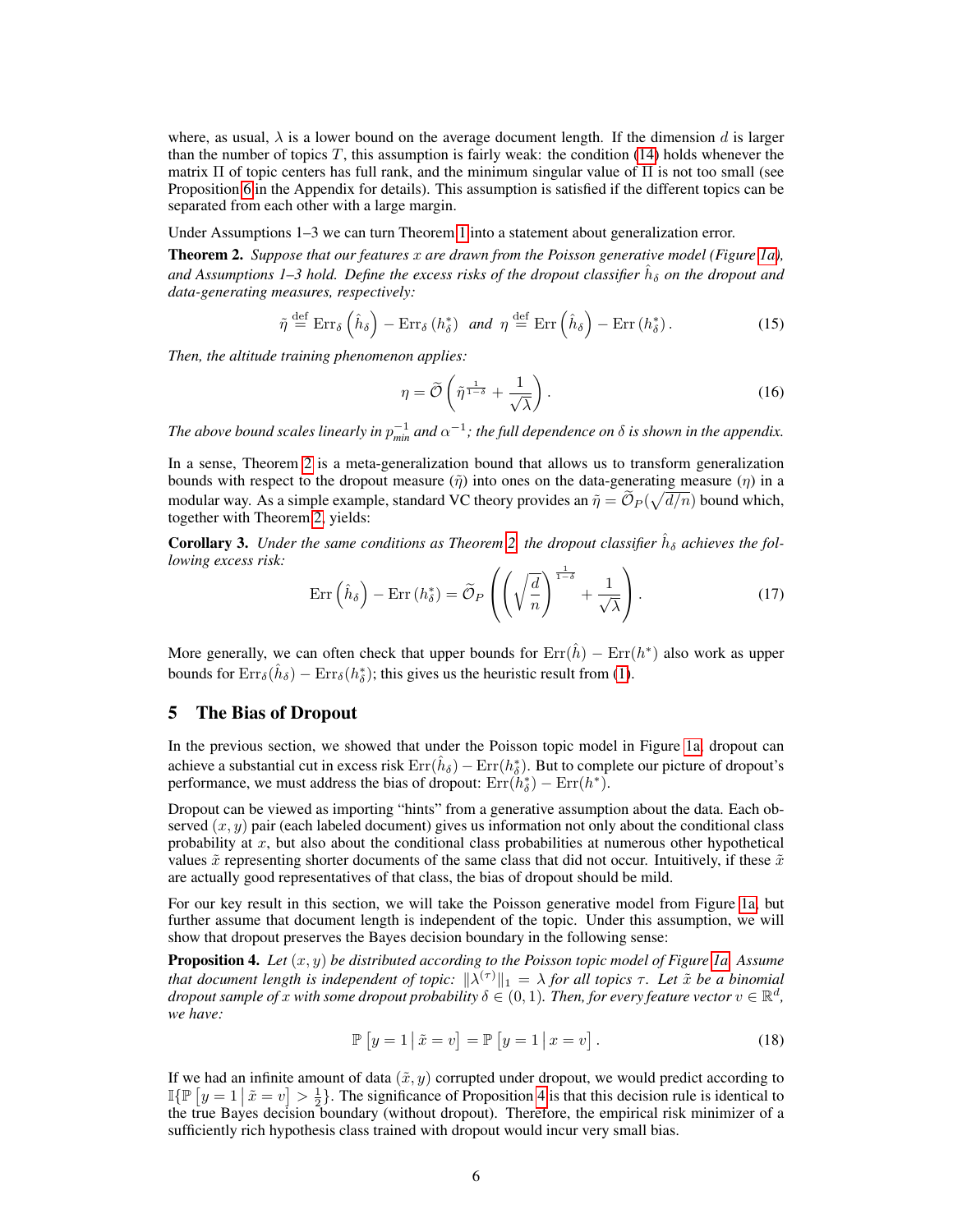<span id="page-6-0"></span>

(a) Dropout ( $\delta = 0.75$ ) with  $d = 2$ . For long documents (circles in the upper-right), logistic regression focuses on capturing the small red cluster; the large red cluster has almost no influence. Dropout (dots in the lower-left) distributes influence more equally between the two red clusters.



(b) Learning curves for the synthetic experiment. Each axis is plotted on a log scale. Here the dropout rate  $\delta$  ranges from 0 (logistic regression) to 1 (naive Bayes) for multiple values of training set sizes  $n$ . As  $n$  increases, less dropout is preferable, as the bias-variance tradeoff shifts.

Figure 2: Behavior of binomial dropout in simulations. In the left panel, the circles are the original data, while the dots are dropout-thinned examples. The Monte Carlo error is negligible.

However, Proposition [4](#page-5-2) does *not* guarantee that dropout incurs no bias when we fit a linear classifier. In general, the best linear approximation for classifying shorter documents is not necessarily the best for classifying longer documents. As  $n \to \infty$ , a linear classifier trained on  $(x, y)$  pairs will eventually outperform one trained on  $(\tilde{x}, y)$  pairs.

Dropout for Logistic Regression To gain some more intuition about how dropout affects linear classifiers, we consider logistic regression. A similar phenomenon should also hold for the ERM, but discussing this solution is more difficult since the ERM solution does not have have a simple characterization. The relationship between the 0-1 loss and convex surrogates has been studied by, e.g., [\[14,](#page-8-13) [15\]](#page-8-14). The score criterion for logistic regression is  $0 = \sum_{i=1}^{n} (y^{(i)} - \hat{p}_i) x^{(i)}$ , where  $\hat{p}_i = (1 + e^{-\hat{w} \cdot x^{(i)}})^{-1}$  are the fitted probabilities. Note that easily-classified examples (where  $\hat{p}_i$  is close to  $y^{(i)}$ ) play almost no role in driving the fit. Dropout turns easy examples into hard examples, giving more examples a chance to participate in learning a good classification rule.

Figure [2a](#page-6-0) illustrates dropout's tendency to spread influence more democratically for a simple classification problem with  $d = 2$ . The red class is a 99:1 mixture over two topics, one of which is much less common, but harder to classify, than the other. There is only one topic for the blue class. For long documents (open circles in the top right), the infrequent, hard-to-classify red cluster dominates the fit while the frequent, easy-to-classify red cluster is essentially ignored. For dropout documents with  $\delta = 0.75$  (small dots, lower left), both red clusters are relatively hard to classify, so the infrequent one plays a less disproportionate role in driving the fit. As a result, the fit based on dropout is more stable but misses the finer structure near the decision boundary. Note that the solid gray curve, the Bayes boundary, is unaffected by dropout, per Proposition [4.](#page-5-2) But, because it is nonlinear, we obtain a different linear approximation under dropout.

## 6 Experiments and Discussion

Synthetic Experiment Consider the following instance of the Poisson topic model: We choose the document label uniformly at random:  $\mathbb{P}\left[y^{(i)}=1\right]=\frac{1}{2}$ . Given label 0, we choose topic  $\tau^{(i)}=0$ deterministically; given label 1, we choose a real-valued topic  $\tau^{(i)} \sim \text{Exp}(3)$ . The per-topic Poisson intensities  $\lambda^{(\tau)}$  are defined as follows:

$$
\theta^{(\tau)} = \begin{cases} (1, \ldots, 1 \mid 0, \ldots, 0 \mid 0, \ldots, 0) & \text{if } \tau = 0, \\ \frac{(0, \ldots, 0 \mid \tau, \ldots, \tau \mid 0, \ldots, 0)}{\tau} & \text{otherwise,} \end{cases} \quad \lambda_j^{(\tau)} = 1000 \cdot \frac{e^{\theta_j^{(\tau)}}}{\sum_{j'=1}^{500} e^{\theta_{j'}^{(\tau)}}}. \quad (19)
$$

The first block of 7 independent words are indicative of label 0, the second block of 7 *correlated* words are indicative of label 1, and the remaining 486 words are indicative of neither.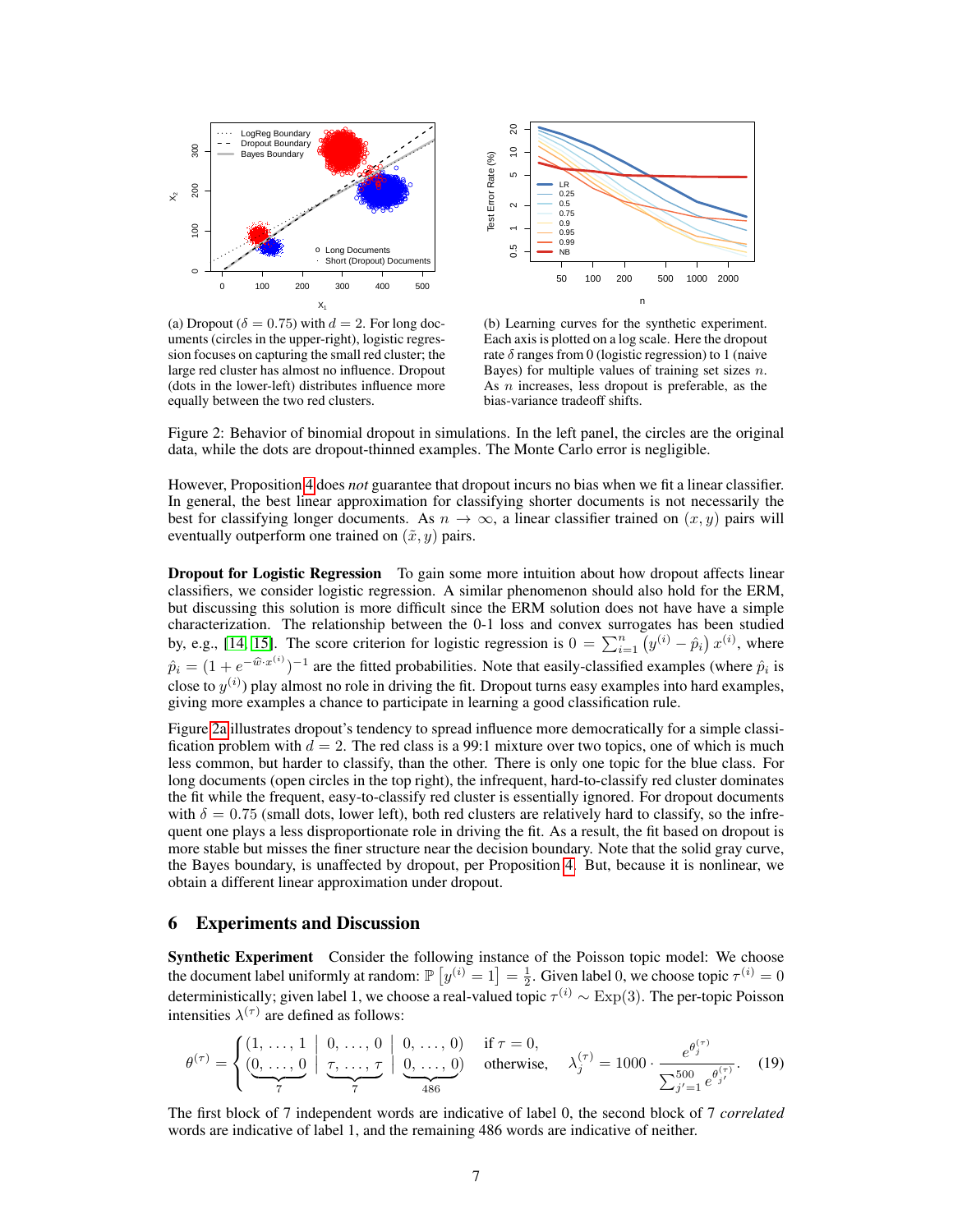<span id="page-7-1"></span>

Figure 3: Experiments on sentiment classification. More dropout is better relative to logistic regression for small datasets and gradually worsens with more training data.

We train a model on training sets of various size  $n$ , and evaluate the resulting classifiers' error rates on a large test set. For dropout, we recalibrate the intercept on the training set. Figure [2b](#page-6-0) shows the results. There is a clear bias-variance tradeoff, with logistic regression ( $\delta = 0$ ) and naive Bayes  $(\delta = 1)$  on the two ends of the spectrum.<sup>[3](#page-7-0)</sup> For moderate values of *n*, dropout improves performance, with  $\delta = 0.95$  (resulting in roughly 50-word documents) appearing nearly optimal for this example.

Sentiment Classification We also examined the performance of dropout as a function of training set size on a document classification task. Figure [3a](#page-7-1) shows results on the Polarity 2.0 task [\[17\]](#page-8-16), where the goal is to classify positive versus negative movie reviews on IMDB. We divided the dataset into a training set of size 1,200 and a test set of size 800, and trained a bag-of-words logistic regression model with 50,922 features. This example exhibits the same behavior as our simulation. Using a larger  $\delta$  results in a classifier that converges faster at first, but then plateaus. We also ran experiments on a larger IMDB dataset [\[18\]](#page-8-17) with training and test sets of size 25,000 each and approximately 300,000 features. As Figure [3b](#page-7-1) shows, the results are similar, although the training set is not large enough for the learning curves to cross. When using the full training set, all but three pairwise comparisons in Figure [3](#page-7-1) are statistically significant ( $p < 0.05$  for McNemar's test).

**Dropout and Generative Modeling** Naive Bayes and empirical risk minimization represent two divergent approaches to the classification problem. ERM is guaranteed to find the best model as  $n \rightarrow$  $\infty$  but can have suboptimal generalization error when n is not large relative to d. Conversely, naive Bayes has very low generalization error, but suffers from asymptotic bias. In this paper, we showed that dropout behaves as a link between ERM and naive Bayes, and can sometimes achieve a more favorable bias-variance tradeoff. By training on randomly generated sub-documents rather than on whole documents, dropout implicitly codifies a generative assumption about the data, namely that excerpts from a long document should have the same label as the original document (Proposition [4\)](#page-5-2).

Logistic regression with dropout appears to have an intriguing connection to the naive Bayes SVM (NBSVM) [\[19\]](#page-8-18), which is a way of using naive Bayes generative assumptions to strengthen an SVM. In a recent survey of bag-of-words classifiers for document classification, NBSVM and dropout often obtain state-of-the-art accuracies, e.g., [\[7\]](#page-8-6). This suggests that a good way to learn linear models for document classification is to use discriminative models that borrow strength from an approximate generative assumption to cut their generalization error. Our analysis presents an interesting contrast to other work that directly combine generative and discriminative modeling by optimizing a hybrid likelihood [\[20,](#page-8-19) [21,](#page-8-20) [22,](#page-8-21) [23,](#page-8-22) [24,](#page-8-23) [25\]](#page-8-24). Our approach is more guarded in that we only let the generative assumption speak through pseudo-examples.

Conclusion We have presented a theoretical analysis that explains how dropout training can be very helpful under a Poisson topic model assumption. Specifically, by making training examples artificially difficult, dropout improves the exponent in the generalization bound for ERM. We believe that this work is just the first step in understanding the benefits of training with artificially corrupted features, and we hope the tools we have developed can be extended to analyze other training schemes under weaker data-generating assumptions.

<span id="page-7-0"></span><sup>&</sup>lt;sup>3</sup>When the logistic regression fit is degenerate, we use  $L_2$ -regularized logistic regression with weight 10<sup>-7</sup>.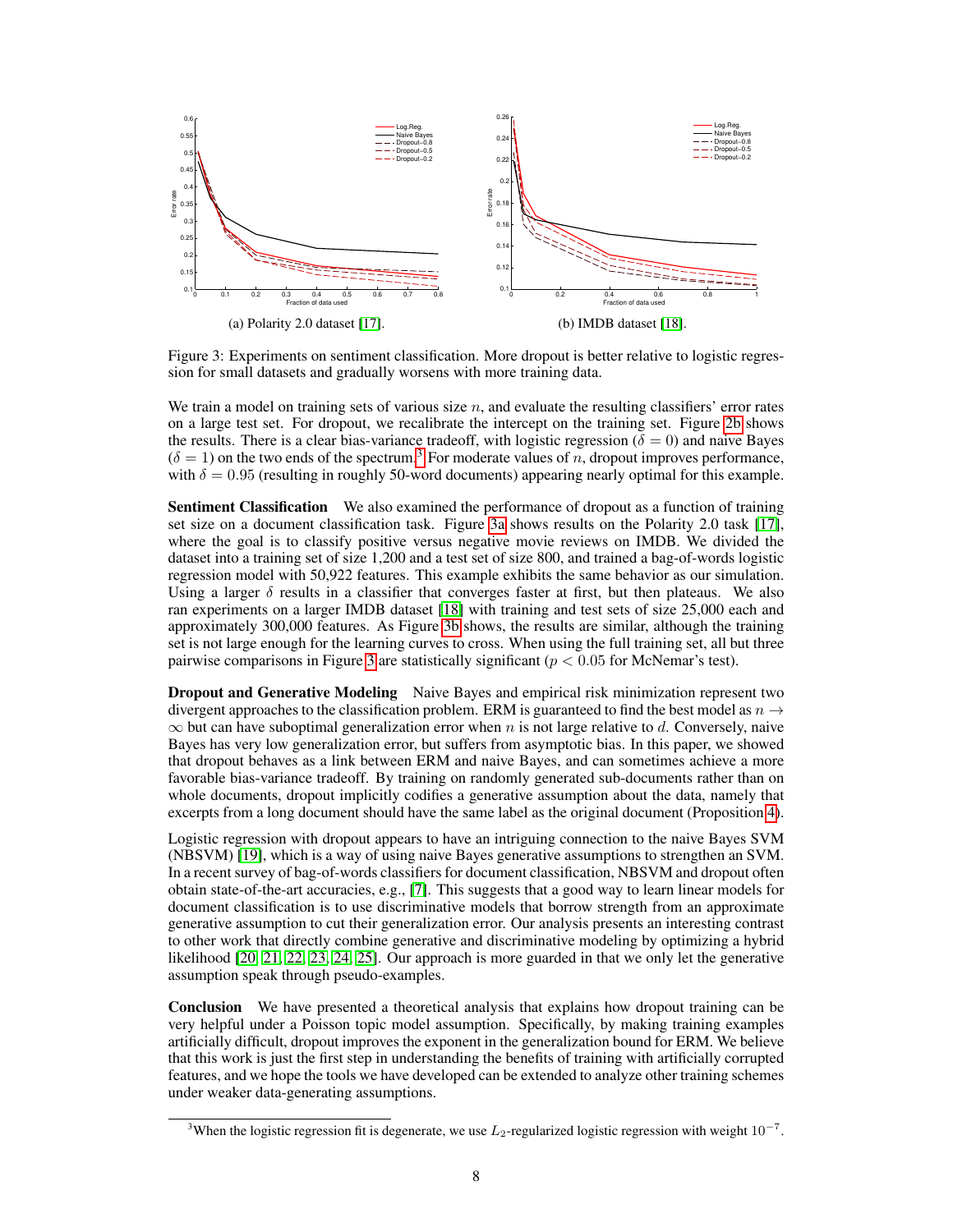### References

- <span id="page-8-0"></span>[1] Geoffrey E Hinton, Nitish Srivastava, Alex Krizhevsky, Ilya Sutskever, and Ruslan R Salakhutdinov. Improving neural networks by preventing co-adaptation of feature detectors. *arXiv:1207.0580*, 2012.
- <span id="page-8-1"></span>[2] Jimmy Ba and Brendan Frey. Adaptive dropout for training deep neural networks. In *Advances in Neural Information Processing Systems*, 2013.
- <span id="page-8-2"></span>[3] Ian J Goodfellow, David Warde-Farley, Mehdi Mirza, Aaron Courville, and Yoshua Bengio. Maxout networks. In *Proceedings of the International Conference on Machine Learning*, 2013.
- <span id="page-8-3"></span>[4] Alex Krizhevsky, Ilya Sutskever, and Geoff Hinton. Imagenet classification with deep convolutional neural networks. In *Advances in Neural Information Processing Systems*, 2012.
- <span id="page-8-4"></span>[5] Li Wan, Matthew Zeiler, Sixin Zhang, Yann L Cun, and Rob Fergus. Regularization of neural networks using dropconnect. In *Proceedings of the International Conference on Machine Learning*, 2013.
- <span id="page-8-5"></span>[6] Stefan Wager, Sida Wang, and Percy Liang. Dropout training as adaptive regularization. In *Advances in Neural Information Processing Systems*, 2013.
- <span id="page-8-6"></span>[7] Sida I Wang and Christopher D Manning. Fast dropout training. In *Proceedings of the International Conference on Machine Learning*, 2013.
- <span id="page-8-7"></span>[8] Sida I Wang, Mengqiu Wang, Stefan Wager, Percy Liang, and Christopher D Manning. Feature noising for log-linear structured prediction. In *Empirical Methods in Natural Language Processing*, 2013.
- <span id="page-8-8"></span>[9] Laurens van der Maaten, Minmin Chen, Stephen Tyree, and Kilian Q Weinberger. Learning with marginalized corrupted features. In *International Conference on Machine Learning*, 2013.
- <span id="page-8-9"></span>[10] Andrew Ng and Michael Jordan. On discriminative vs. generative classifiers: A comparison of logistic regression and naive Bayes. *Advances in Neural Information Processing Systems*, 14, 2001.
- <span id="page-8-10"></span>[11] David McAllester. A PAC-Bayesian tutorial with a dropout bound. *arXiv:1307.2118*, 2013.
- <span id="page-8-11"></span>[12] Pierre Baldi and Peter Sadowski. The dropout learning algorithm. *Artificial Intelligence*, 210:78–122, 2014.
- <span id="page-8-12"></span>[13] Amir Globerson and Sam Roweis. Nightmare at test time: robust learning by feature deletion. In *Proceedings of the International Conference on Machine Learning*, 2006.
- <span id="page-8-13"></span>[14] Peter L Bartlett, Michael I Jordan, and Jon D McAuliffe. Convexity, classification, and risk bounds. *Journal of the American Statistical Association*, 101(473):138–156, 2006.
- <span id="page-8-14"></span>[15] Tong Zhang. Statistical behavior and consistency of classification methods based on convex risk minimization. *Annals of Statistics*, 32(1):56–85, 2004.
- <span id="page-8-15"></span>[16] David M Blei, Andrew Y Ng, and Michael I Jordan. Latent Dirichlet allocation. *Journal of Machine Learning Research*, 3:993–1022, 2003.
- <span id="page-8-16"></span>[17] Bo Pang and Lillian Lee. A sentimental education: Sentiment analysis using subjectivity summarization based on minimum cuts. In *Proceedings of the Association for Computational Linguistics*, 2004.
- <span id="page-8-17"></span>[18] Andrew L Maas, Raymond E Daly, Peter T Pham, Dan Huang, Andrew Y Ng, and Christopher Potts. Learning word vectors for sentiment analysis. In *Proceedings of the Association for Computational Linguistics*, 2011.
- <span id="page-8-18"></span>[19] Sida Wang and Christopher D Manning. Baselines and bigrams: Simple, good sentiment and topic classification. In *Proceedings of the Association for Computational Linguistics*, 2012.
- <span id="page-8-19"></span>[20] R. Raina, Y. Shen, A. Ng, and A. McCallum. Classification with hybrid generative/discriminative models. In *Advances in Neural Information Processing Systems*, 2004.
- <span id="page-8-20"></span>[21] G. Bouchard and B. Triggs. The trade-off between generative and discriminative classifiers. In *International Conference on Computational Statistics*, 2004.
- <span id="page-8-21"></span>[22] J. A. Lasserre, C. M. Bishop, and T. P. Minka. Principled hybrids of generative and discriminative models. In *Computer Vision and Pattern Recognition*, 2006.
- <span id="page-8-22"></span>[23] Guillaume Bouchard. Bias-variance tradeoff in hybrid generative-discriminative models. In *International Conference on Machine Learning and Applications*. IEEE, 2007.
- <span id="page-8-23"></span>[24] A. McCallum, C. Pal, G. Druck, and X. Wang. Multi-conditional learning: Generative/discriminative training for clustering and classification. In *Association for the Advancement of Artificial Intelligence*, 2006.
- <span id="page-8-24"></span>[25] Percy Liang and Michael I Jordan. An asymptotic analysis of generative, discriminative, and pseudolikelihood estimators. In *Proceedings of the International Conference on Machine Learning*, 2008.
- <span id="page-8-25"></span>[26] Willliam Feller. *An introduction to probability theory and its applications*, volume 2. John Wiley & Sons, 1971.
- <span id="page-8-26"></span>[27] Olivier Bousquet, Stéphane Boucheron, and Gábor Lugosi. Introduction to statistical learning theory. In *Advanced Lectures on Machine Learning*, pages 169–207. Springer, 2004.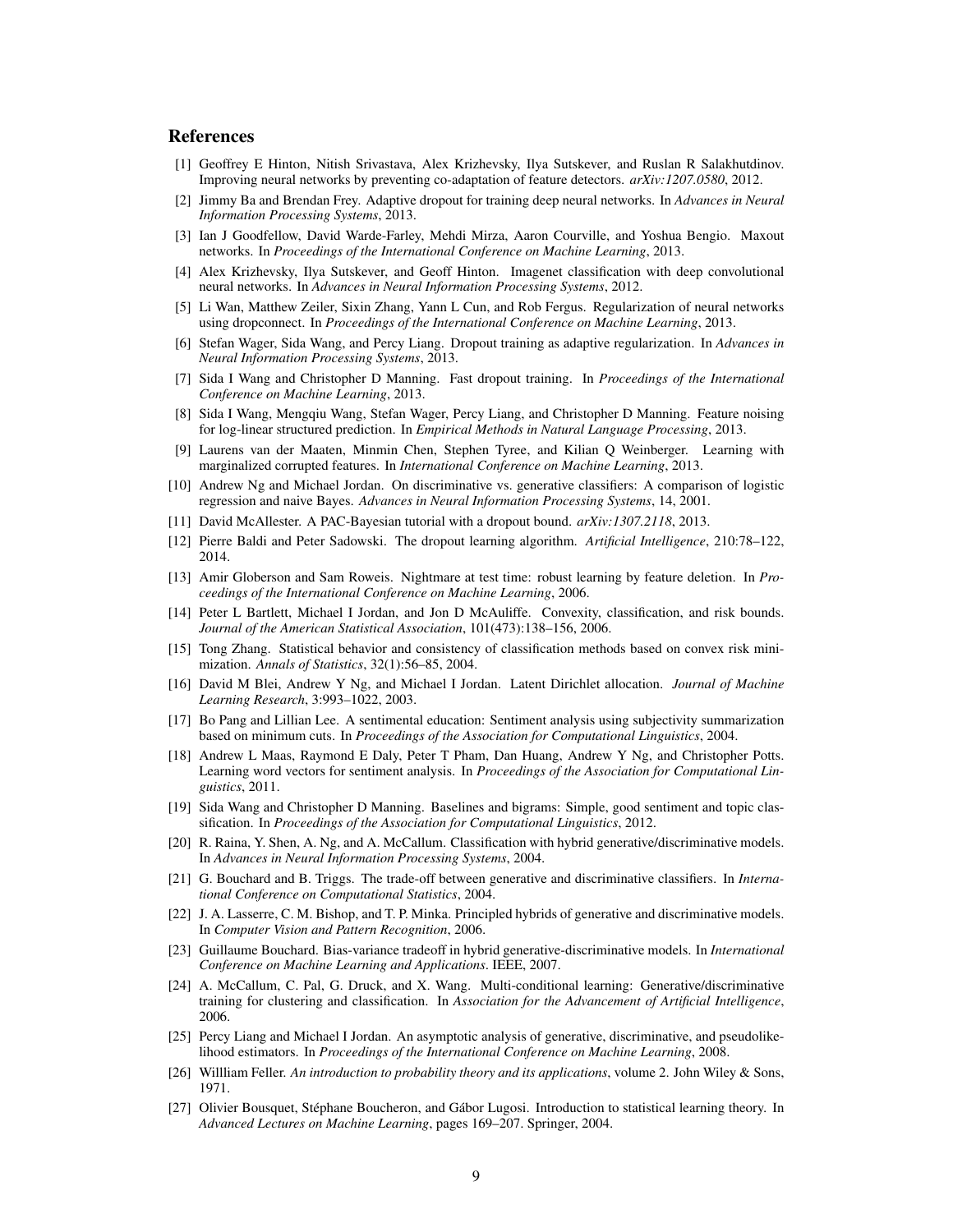## A Technical Results

We now give detailed proofs of the theorems in the paper.

#### A.1 Altitude Training Phenomeon

We begin with a proof of our main generalization bound result, namely Theorem [1.](#page-3-1) The proof is built on top of the following Berry-Esseen type result.

<span id="page-9-1"></span>**Lemma 5.** Let  $Z_1$ , ...,  $Z_d$  be independent Poisson random variables with means  $\lambda_i \in \mathbb{R}_+$ , and let

$$
S = \sum_{j=1}^{d} w_j Z_j, \ \mu = \mathbb{E}[S], \ and \ \sigma^2 = \text{Var}[S]
$$

for some fixed set of weights  $\{w_j\}_{j=1}^d$ . Then, writing  $F_S$  for the distribution function of  $S$  and  $\Phi$  for *the standard Gaussian distribution,*

<span id="page-9-0"></span>
$$
\sup_{x \in \mathbb{R}} \left| F_S(x) - \Phi\left(\frac{x - \mu}{\sigma}\right) \right| \le C_{BE} \sqrt{\frac{\max_j \{w_j^2\}}{\sum_{j=1}^d \lambda_j w_j^2}},\tag{20}
$$

*where*  $C_{BE} \leq 4$ *.* 

*Proof.* Our first step is to write S as a sum of bounded *i.i.d.* random variables. Let  $N = \sum_{j=1}^{d} Z_j$ . Conditional on N, the  $Z_j$  are distributed as a multinomial with parameters  $\pi_j = \lambda_j/\lambda$  where  $\lambda =$  $\sum_{j=1}^d \lambda_j$ . Thus,

$$
\mathcal{L}\left(S\,\big|\,N\right)\stackrel{d}{=}\mathcal{L}\left(\sum_{k=1}^NW_k\,\big|\,N\right),\,
$$

where  $W_k \in \{w_1, ..., w_d\}$  is a single multinomial draw from the available weights with probability parameters  $\mathbb{P} \left[ W_k = w_j \right] = \pi_j$ . This implies that,

$$
S \stackrel{d}{=} \sum_{k=1}^{N} W_k,
$$

where N itself is a Poisson random variable with mean  $\lambda$ .

We also know that a Poisson random variable can be written as a limiting mixture of many rare Bernoulli trials:

$$
B^{(m)} \Rightarrow N, \text{ with } B^{(m)} = \text{Binom}\left(m, \frac{\lambda}{m}\right).
$$

The upshot is that

$$
S^{(m)} \Rightarrow S, \text{ with } S^{(m)} = \sum_{k=1}^{m} W_k I_k,
$$
 (21)

where the  $W_k$  are as before, and the  $I_k$  are independent Bernoulli draws with parameter  $\lambda/m$ . Because  $S^{(m)}$  converges to S in distribution, it suffices to show that [\(20\)](#page-9-0) holds for large enough m. The moments of  $S^{(m)}$  are correct in finite samples:  $\mathbb{E}[S^{(m)}] = \mu$  and  $\text{Var}[S^{(m)}] = \sigma^2$  for all m.

The key ingredient in establishing [\(20\)](#page-9-0) is the Berry-Esseen inequality [\[26\]](#page-8-25), which in our case implies that

$$
\sup_{x \in \mathbb{R}} \left| F_{S^{(m)}}(x) - \Phi\left(\frac{x-\mu}{\sigma}\right) \right| \leq \frac{\rho_m}{2s_m^3 \sqrt{m}},
$$

where

$$
s_m^2 = \text{Var}\left[W_k I_k\right],
$$
  
\n
$$
\rho_m = \mathbb{E}\left[\left|W_k I_k - \mathbb{E}\left[W_k I_k\right]\right|^3\right],
$$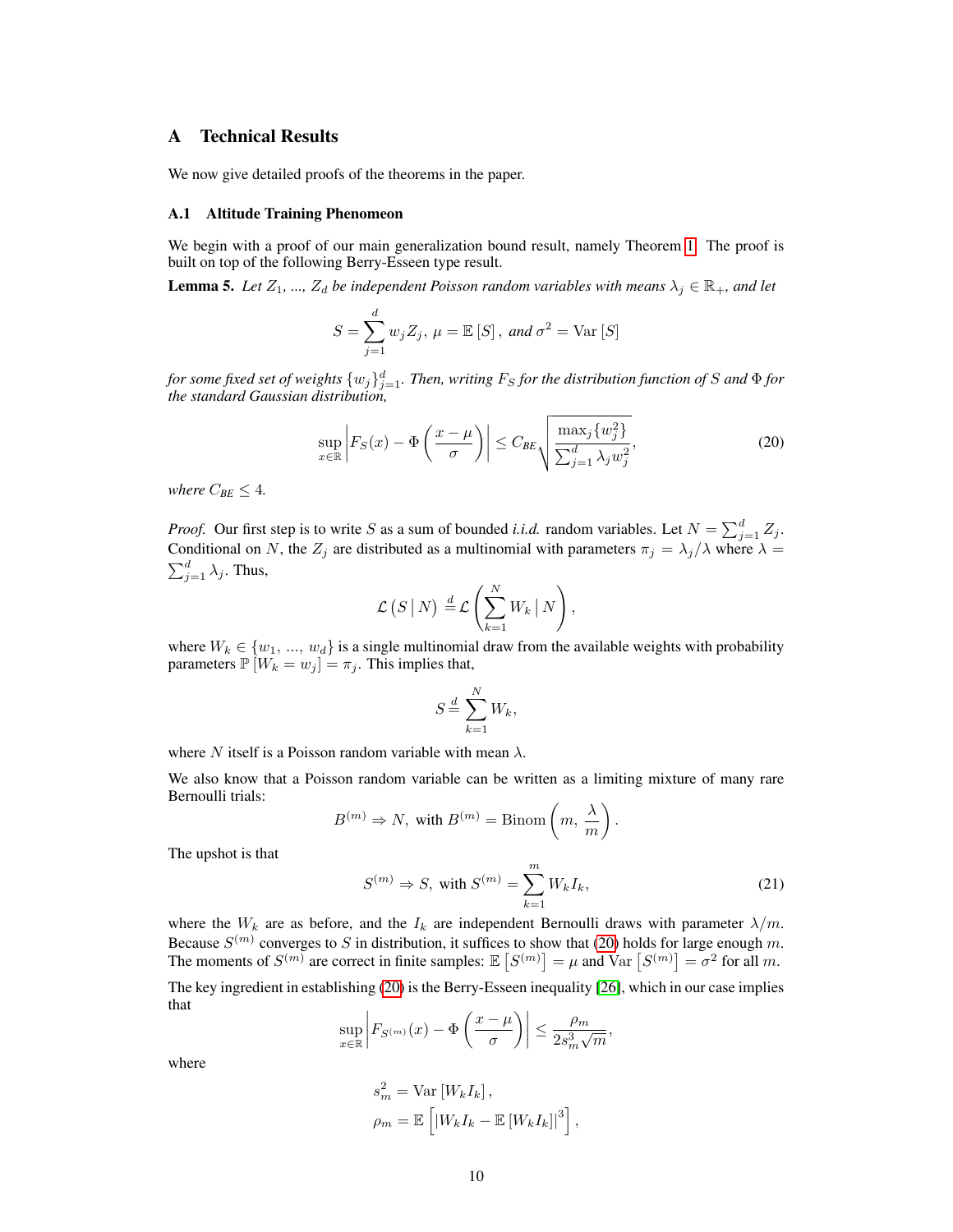We can show that

$$
s_m^2 = \mathbb{E}\left[\left(W_k I_k\right)^2\right] - \mathbb{E}\left[W_k I_k\right]^2 = \frac{\lambda}{m} \mathbb{E}\left[W_k^2\right] - \left(\frac{\lambda}{m} \mathbb{E}\left[W_k\right]\right)^2, \text{ and}
$$
  

$$
\rho_m \le 8 \left(\mathbb{E}\left[\left|W_k I_k\right|^3\right] + \mathbb{E}\left[\left|W_k I_k\right|\right]^3\right) = 8 \left(\frac{\lambda}{m} \mathbb{E}\left[\left|W_k\right|^3\right] + \left(\frac{\lambda}{m} \mathbb{E}\left[\left|W_k\right|\right]\right)^3\right).
$$

Taking m to  $\infty$ , this implies that

$$
\sup_{x \in \mathbb{R}} \left| F_S(x) - \Phi\left(\frac{x-\mu}{\sigma}\right) \right| \le \frac{4 \mathbb{E} \left[ |W|^3 \right]}{\mathbb{E} \left[ W^2 \right]^{3/2}} \frac{1}{\sqrt{\lambda}}.
$$

Thus, to establish [\(20\)](#page-9-0), it only remains to bound  $\mathbb{E} \left[ |W|^3 \right] / \mathbb{E} \left[ W^2 \right]^{3/2}$ . Notice that  $P_j \stackrel{\text{def}}{=}$  $\pi_j w_j^2 / \mathbb{E}\left[ W^2 \right]$  defines a probability distribution on  $\{1, \ldots, d\}$ , and

$$
\frac{\mathbb{E}\left[|W|^3\right]}{\mathbb{E}\left[W^2\right]} = \mathbb{E}_P\left[|W|\right] \le \max_j\{|w_j|\}.
$$

Thus,

$$
\frac{\mathbb{E}\left[|W|^3\right]}{\mathbb{E}\left[W^2\right]^{3/2}} \le \sqrt{\frac{\max_j\{w_j^2\}}{\sum_{j=1}^d \pi_j w_j^2}}.
$$

We are now ready to prove our main result.

*Proof of Theorem [1.](#page-3-1)* The classifier h is a linear classifier of the form

$$
h(x) = \mathbb{I}\left\{S > 0\right\} \text{ where } S \stackrel{\text{def}}{=} \sum_{j=1}^{d} w_j x_j,
$$

where by assumption  $x_j \sim \text{Poisson}\left(\lambda_j^{(\tau)}\right)$ . Our model was fit by dropout, so during training we only get to work with  $\tilde{x}$  instead of x, where

$$
\tilde{x}_j \sim \text{Binom}(x_j, 1 - \delta)
$$
, and so unconditionally  
 $\tilde{x}_j \sim \text{Poisson}((1 - \delta) \lambda_j^{(\tau)})$ .

Without loss of generality, suppose that  $c_\tau = 1$ , so that we can write the error rate  $\varepsilon_\tau$  during dropout as

$$
\varepsilon_{\tau} = \mathbb{P}\left[\widetilde{S} < 0 \,|\, \tau\right], \text{ where } \widetilde{S} = \sum_{j=1}^{d} w_j \widetilde{x}_j. \tag{22}
$$

In order to prove our result, we need to translate the information about  $\widetilde{S}$  into information about S. The key to the proof is to show that the sums S and  $\widetilde{S}$  have nearly Gaussian distributions. Let

$$
\mu = \sum_{j=1}^{d} \lambda_j^{(\tau)} w_j
$$
 and  $\sigma^2 = \sum_{j=1}^{d} \lambda_j^{(\tau)} w_j^2$ 

be the mean and variance of S. After dropout,

$$
\mathbb{E}\left[\widetilde{S}\right] = (1 - \delta)\,\mu \text{ and } \text{Var}\left[\widetilde{S}\right] = (1 - \delta)\,\sigma^2.
$$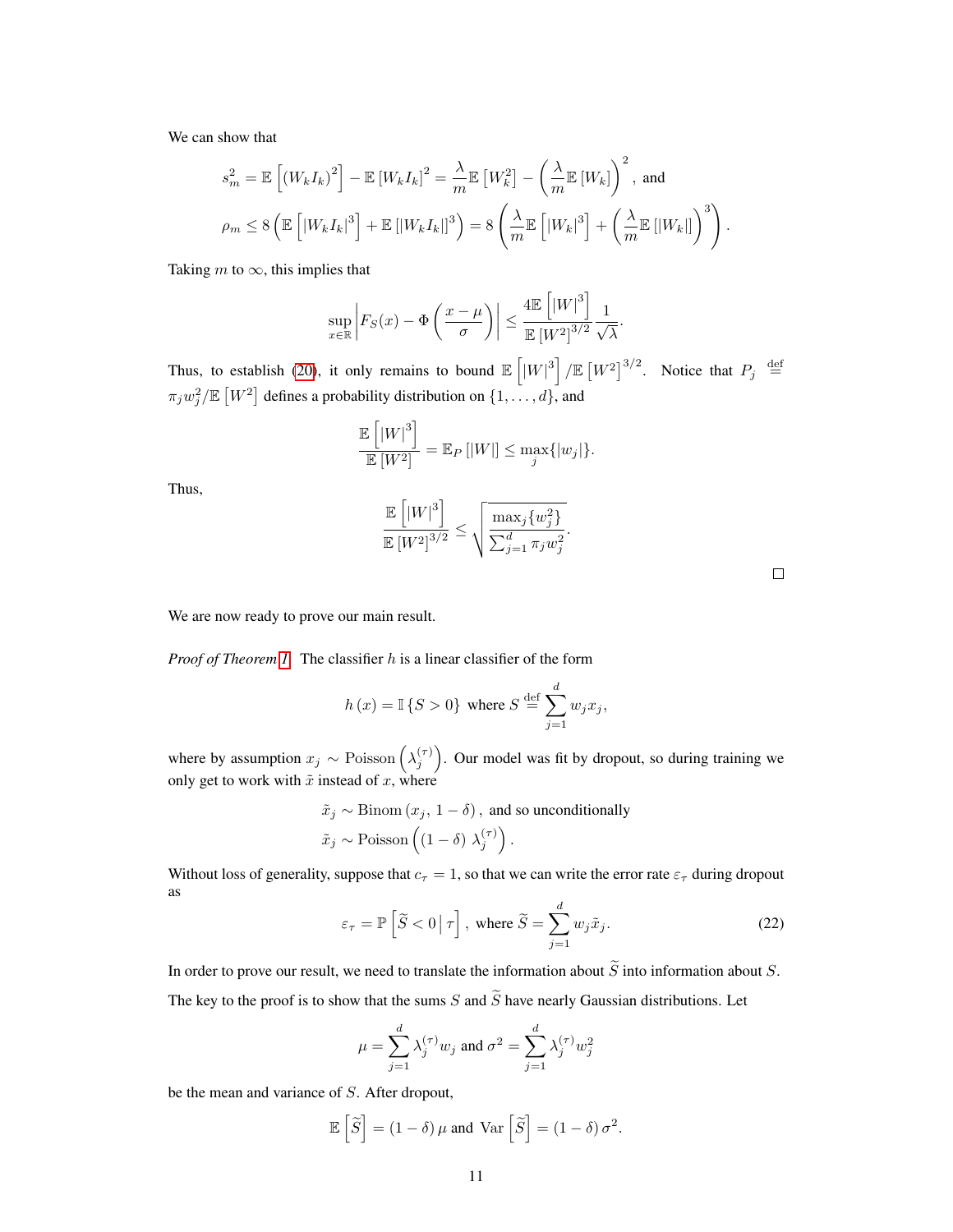Writing  $F_S$  and  $F_{\widetilde{S}}$  for the distributions of S and  $\widetilde{S}$ , we see from Lemma [5](#page-9-1) that

$$
\sup_{x \in \mathbb{R}} \left| F_S(x) - \Phi\left(\frac{x - \mu}{\sigma}\right) \right| \leq C_{\text{BE}} \sqrt{\Psi_{\tau}} \text{ and}
$$

$$
\sup_{x \in \mathbb{R}} \left| F_{\widetilde{S}}(x) - \Phi\left(\frac{x - (1 - \delta)\mu}{\sqrt{1 - \delta}\sigma}\right) \right| \leq \frac{C_{\text{BE}}}{\sqrt{1 - \delta}} \sqrt{\Psi_{\tau}},
$$

where  $\Psi_{\tau}$  is as defined in [\(9\)](#page-3-2). Recall that our objective is to bound  $\varepsilon_{\tau} = F_S(0)$  in terms of  $\tilde{\varepsilon}_{\tau} =$  $F_{\widetilde{S}}(0)$ . The above result implies that

$$
\begin{aligned} &\varepsilon_\tau \leq \Phi\left(-\frac{\mu}{\sigma}\right) + C_\text{BE} \, \sqrt{\Psi_\tau}, \text{ and} \\ &\Phi\left(-\sqrt{1-\delta}\, \frac{\mu}{\sigma}\right) \leq \tilde{\varepsilon}_\tau + \frac{C_\text{BE}}{\sqrt{1-\delta}} \, \sqrt{\Psi_\tau}. \end{aligned}
$$

Now, writing  $t =$ √  $1 - \delta \mu / \sigma$ , we can use the Gaussian tail inequalities

<span id="page-11-1"></span>
$$
\frac{\tau}{\tau^2 + 1} < \sqrt{2\pi} \, e^{\frac{\tau^2}{2}} \, \Phi\left(-\tau\right) < \frac{1}{\tau} \text{ for all } \tau > 0 \tag{23}
$$

to check that for all  $t \geq 1$ ,

$$
\Phi\left(-\frac{t}{\sqrt{1-\delta}}\right) \le \frac{1}{\sqrt{2\pi}} \frac{\sqrt{1-\delta}}{t} e^{-\frac{t^2}{2(1-\delta)}}
$$
\n
$$
= \frac{\sqrt{1-\delta} \, t^{\frac{\delta}{1-\delta}}}{\sqrt{2\pi}^{-\frac{\delta}{1-\delta}}} \left(\frac{1}{\sqrt{2\pi}} \frac{1}{t} e^{-\frac{t^2}{2}}\right)^{\frac{1}{1-\delta}}
$$
\n
$$
\le 2^{\frac{1}{1-\delta}} \frac{\sqrt{1-\delta} \, t^{\frac{\delta}{1-\delta}}}{\sqrt{2\pi}^{-\frac{\delta}{1-\delta}}} \left(\frac{1}{\sqrt{2\pi}} \frac{t}{t^2+1} e^{-\frac{t^2}{2}}\right)^{\frac{1}{1-\delta}}
$$
\n
$$
\le \frac{2^{\frac{1}{1-\delta}} \sqrt{1-\delta}}{\sqrt{2\pi}^{-\frac{\delta}{1-\delta}}} \, t^{\frac{\delta}{1-\delta}} \, \Phi\left(-t\right)^{\frac{1}{1-\delta}}
$$

and so houng that in  $\ell \Psi(-\ell)$  is monotone decreasing in our range of  $\sqrt{\ell-2 \log \Phi(-t)}$ , we conclude that for all  $\tilde{\varepsilon}_{\tau} + C_{\text{BE}}/\sqrt{1-\delta} \sqrt{\Psi_{\tau}} \le \Phi(-1)$ , and so noting that in  $t \Phi(-t)$  is monotone decreasing in our range of interest and that  $t \leq$ 

$$
\varepsilon_{\tau} \leq \frac{2^{\frac{1}{1-\delta}}\sqrt{1-\delta}}{\sqrt{4\pi}^{-\frac{\delta}{1-\delta}}} \left(\sqrt{-\log\left(\tilde{\varepsilon} + \frac{C_{\text{BE}}}{\sqrt{1-\delta}}\sqrt{\Psi_{\tau}}\right)}\right)^{\frac{\delta}{1-\delta}}
$$

$$
\cdot \left(\tilde{\varepsilon} + \frac{C_{\text{BE}}}{\sqrt{1-\delta}}\sqrt{\Psi_{\tau}}\right)^{\frac{1}{1-\delta}} + C_{\text{BE}}\sqrt{\Psi_{\tau}}.\tag{24}
$$

We can also write the above expression in more condensed form:

$$
\mathbb{P}\left[\mathbb{I}\{\hat{w}\cdot x^{(i)}\}\neq c_{\tau} \mid \tau^{(i)} = \tau\right]
$$
\n
$$
= \mathcal{O}\left(\left(\tilde{\varepsilon}_{\tau} + \sqrt{\frac{\max\{w_{j}^{2}\}}{\sum_{j=1}^{d} \lambda_{j}^{(\tau)} w_{j}^{2}}}\right)^{\frac{1}{1-\delta}} \cdot \max\left\{1, \sqrt{-\log\left(\tilde{\varepsilon}_{\tau}\right)^{\frac{\delta}{1-\delta}}}\right\}\right).
$$
\n(25)

The desired conclusion [\(9\)](#page-3-2) is equivalent to the above expression, except it uses notation that hides the log factors.  $\Box$ 

*Proof of Theorem [2.](#page-5-1)* We can write the dropout error rate as

<span id="page-11-0"></span>
$$
\operatorname{Err}_{\delta}\left(\hat{h}_{\delta}\right) = \operatorname{Err}_{\min} + \Delta,
$$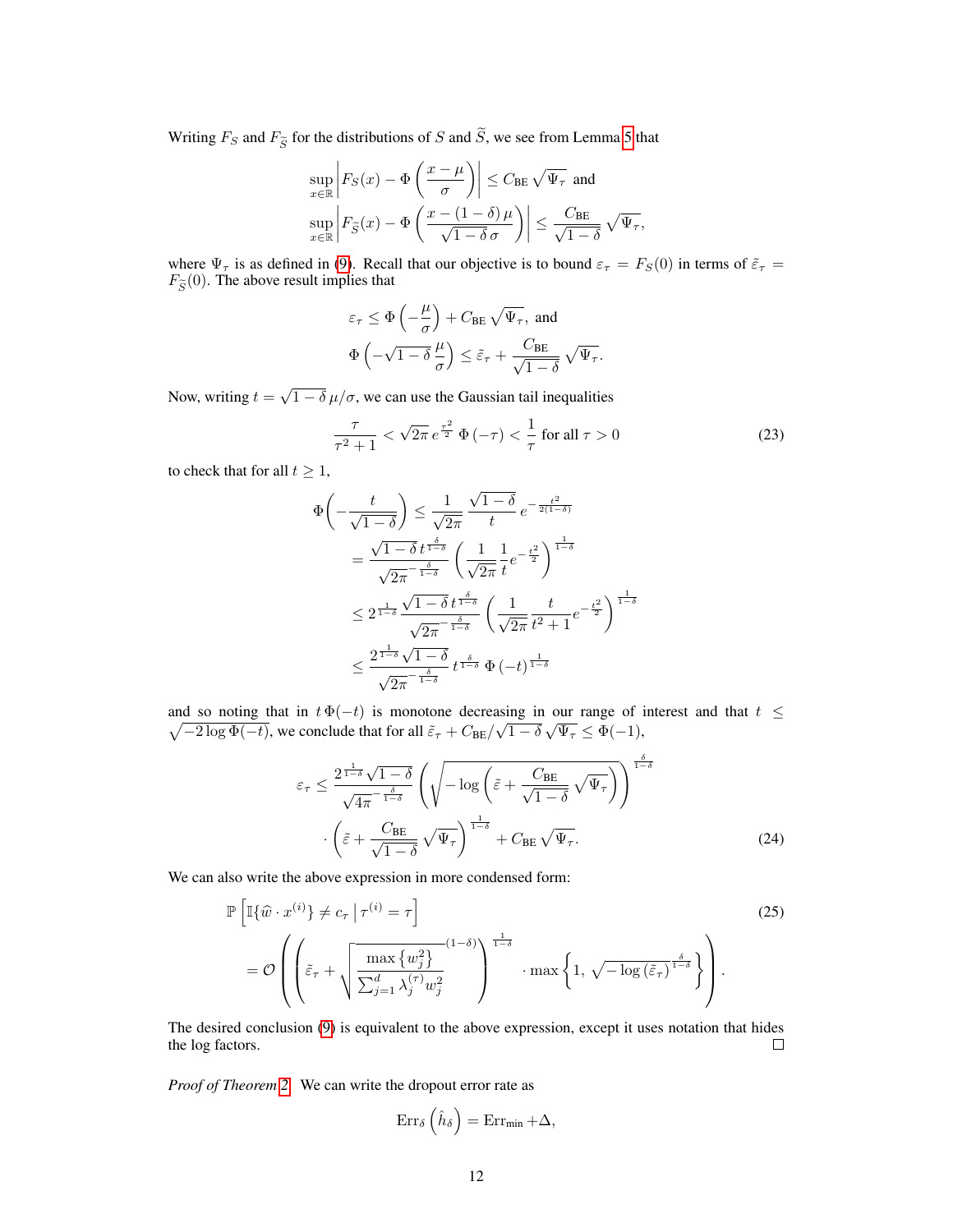where Err<sub>min</sub> is the minimal possible error from assumption [\(14\)](#page-4-2) and  $\Delta$  is the the excess error

$$
\Delta = \sum_{\tau=1}^T \mathbb{P}\left[\tau\right] \tilde{\varepsilon}_{\tau} \cdot \left| \mathbb{P}\left[y^{(i)} = 1 \, \middle| \, \tau^{(i)} = \tau\right] - \mathbb{P}\left[y^{(i)} = 0 \, \middle| \, \tau^{(i)} = \tau\right] \right|.
$$

Here,  $\mathbb{P}[\tau]$  is the probability of observing a document with topic  $\tau$  and  $\tilde{\varepsilon}_{\tau}$  is as in Theorem [1.](#page-3-1) The equality follows by noting that, for each topic  $\tau$ , the excess error rate is given by the rate at which we make sub-optimal guesses, i.e.,  $\tilde{\varepsilon}_\tau$ , times the excess probability that we make a classification error given that we made a sub-optimal guess, i.e.,  $\left| \mathbb{P} \left[ y^{(i)} = 1 \, \middle| \, \tau^{(i)} = \tau \right] - \mathbb{P} \left[ y^{(i)} = 0 \, \middle| \, \tau^{(i)} = \tau \right] \right|$ .

Now, thanks to [\(14\)](#page-4-2), we know that

$$
\operatorname{Err}_{\delta}\left(h_{\delta}^{*}\right) = \operatorname{Err}_{\min} + \mathcal{O}\left(\frac{1}{\sqrt{\lambda}}\right),
$$

and so the generalization error  $\tilde{\eta}$  under the dropout measure satisfies

$$
\Delta = \tilde{\eta} + \mathcal{O}\left(\frac{1}{\sqrt{\lambda}}\right).
$$

Using [\(12\)](#page-4-3), we see that

$$
\tilde{\varepsilon}_{\tau} \leq \Delta / \left( 2 \, \alpha \, p_{\min} \right)
$$

for each  $\tau$ , and so

<span id="page-12-0"></span>
$$
\tilde{\varepsilon}_{\tau} = \mathcal{O}\left(\tilde{\eta} + \frac{1}{\sqrt{\lambda}}\right)
$$

uniformly in  $\tau$ . Thus, given the bound [\(11\)](#page-4-1), we conclude using [\(25\)](#page-11-0) that

$$
\varepsilon_{\tau} = \mathcal{O}\left(\left(\tilde{\eta} + \lambda^{-\frac{1-\delta}{2}}\right)^{\frac{1}{1-\delta}} \max\left\{1, \sqrt{-\log\left(\tilde{\eta}\right)^{\frac{\delta}{1-\delta}}}\right\}\right)
$$

for each topic  $\tau$ , and so

$$
\eta = \text{Err}\left(\hat{h}_{\delta}\right) - \text{Err}\left(h_{\delta}^{*}\right) \tag{26}
$$
\n
$$
= \mathcal{O}\left(\left(\tilde{\eta} + \lambda^{-\frac{1-\delta}{2}}\right)^{\frac{1}{1-\delta}} \max\left\{1, \sqrt{-\log\left(\tilde{\eta}\right)^{\frac{\delta}{1-\delta}}}\right\}\right),
$$

which directly implies [\(16\)](#page-5-3). Note  $\eta$  will in general be larger than the  $\varepsilon_{\tau}$ , because guessing the optimal label  $c_{\tau}$  is not guaranteed to lead to a correct classification decision (unless each topic is pure, i.e., only represents one class). Here, substracting the optimal error  $Err(h^*_{\delta})$  allows us to compensate for this effect. П

*Proof of Corollary [3.](#page-5-4)* Here, we prove the more precise bound

$$
\operatorname{Err}\left(\hat{h}_{\delta}\right) - \operatorname{Err}\left(h_{\delta}^{*}\right) = \mathcal{O}_P\left(\sqrt{\left(\frac{d}{n} + \frac{1}{\lambda^{(1-\delta)}}\right)\max\left\{1, \log\left(\frac{n}{d}\right)\right\}^{1+\delta}}^{\frac{1}{1-\delta}}\right). \tag{27}
$$

To do this, we only need to show that

$$
\operatorname{Err}_{\delta}\left(\hat{h}_{\delta}\right) - \operatorname{Err}_{\delta}\left(h_{\delta}^{*}\right) = \mathcal{O}_{P}\left(\sqrt{\frac{d}{n}\max\left\{1, \log\left(\frac{n}{d}\right)\right\}}\right),\tag{28}
$$

i.e., that dropout generalizes at the usual rate with respect to the dropout measure. Then, by applying [\(26\)](#page-12-0) from the proof of Theorem [2,](#page-5-1) we immediately conclude that  $\hat{h}_{\delta}$  converges at the rate given in [\(17\)](#page-5-5) under the data-generating measure.

Let  $\widehat{\text{Err}}_{\delta}(h)$  be the average training loss for a classifier h. The empirical loss is unbiased, i.e.,

<span id="page-12-1"></span>
$$
\mathbb{E}\left[\widehat{\mathrm{Err}}_{\delta}(h)\right] = \mathrm{Err}_{\delta}(h).
$$

Given this unbiasedness condition, standard methods for establishing rates as in [\(28\)](#page-12-1) [\[27\]](#page-8-26) only require that the loss due to any single training example  $(x^{(i)}, y^{(i)})$  is bounded, and that the training examples are independent; these conditions are needed for an application of Hoeffding's inequality. Both of these conditions hold here.  $\Box$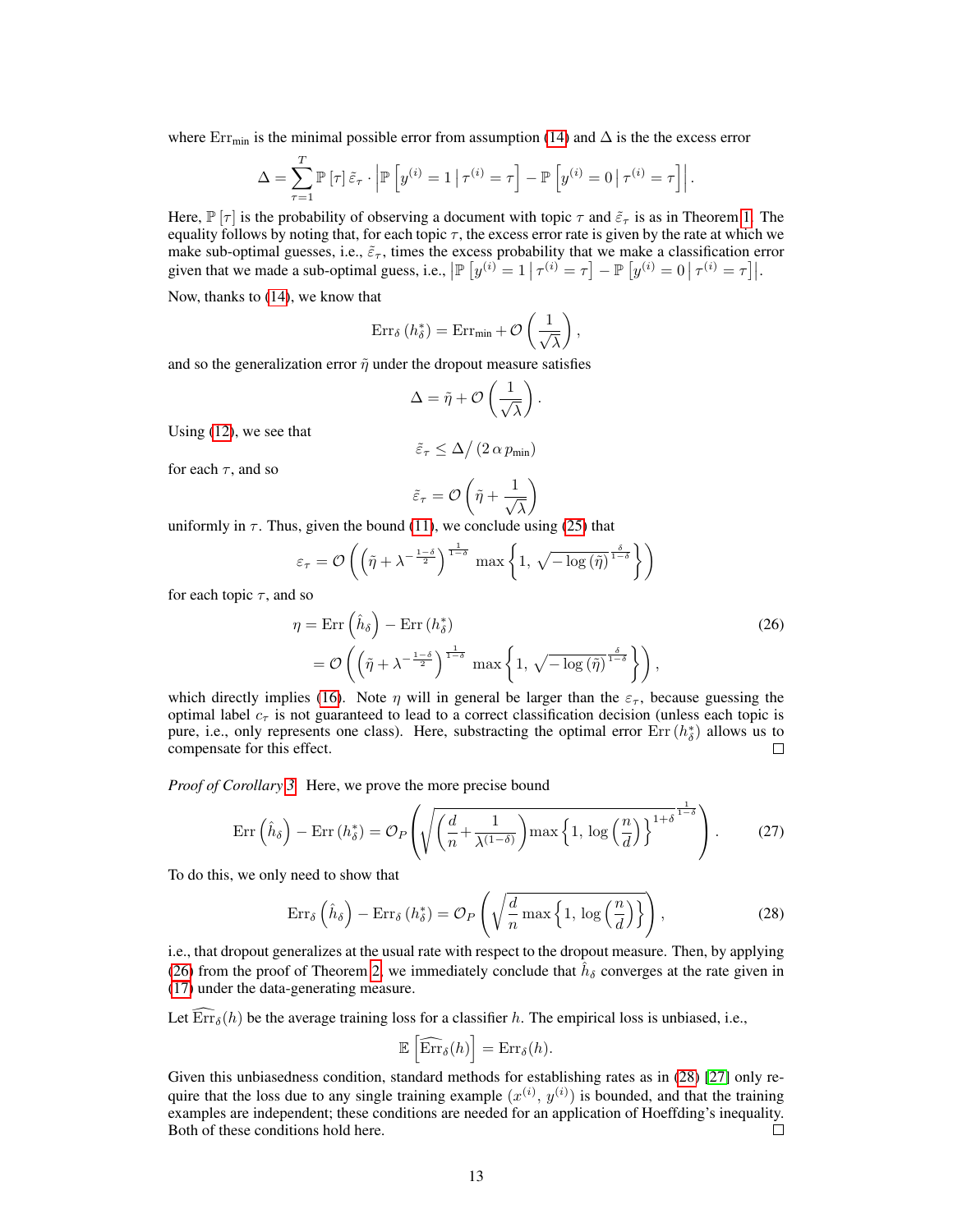## A.2 Distinct Topics Assumption

<span id="page-13-0"></span>Proposition 6. *Let the generative model from Section [2](#page-2-3) hold, and define*

$$
\pi^{(\tau)} = \lambda^{(\tau)} / \left\| \lambda^{(\tau)} \right\|_1
$$

*for the topic-wise word probability vectors and*

<span id="page-13-2"></span>
$$
\Pi = (\pi^{(1)}, \dots, \pi^{(T)}) \in \mathbb{R}^{d \times T}
$$

*for the induced matrix. Suppose that* Π *has rank* T*, and that the minimum singular value of* Π *(in absolute value) is bounded below by*

<span id="page-13-1"></span>
$$
|\sigma_{\min}(\Pi)| \ge \sqrt{\frac{T}{(1-\delta)\lambda}} \left(1 + \sqrt{\log_{+} \frac{\lambda}{2\pi}}\right),\tag{29}
$$

*where*  $log_+$  *is the positive part of*  $log$ *. Then* [\(14\)](#page-4-2) *holds.* 

*Proof.* Our proof has two parts. We begin by showing that, given [\(29\)](#page-13-1), there is a vector w with  $\|w\|_2 \leq 1$  such that

$$
\mathbb{I}\left\{w\cdot\pi^{(\tau)} > 0\right\} = c_{\tau}, \text{ and } \left|w\cdot\pi^{(\tau)}\right| \ge -\frac{1}{\sqrt{(1-\delta)\lambda}} \Phi^{-1}\left(\frac{1}{\sqrt{\lambda}}\right) \tag{30}
$$

for all topics  $\tau$ ; in other words, the topic centers can be separated with a large margin. After that, we show that [\(30\)](#page-13-2) implies [\(14\)](#page-4-2).

We can re-write the condition [\(30\)](#page-13-2) as

$$
\min\left\{\|w\|_2 : c_\tau w \cdot \pi^{(\tau)} \ge 1 \text{ for all } \tau\right\} \le \left(-\frac{1}{\sqrt{(1-\delta)\lambda}} \Phi^{-1}\left(\frac{1}{\sqrt{\lambda}}\right)\right)^{-1},\,
$$

or equivalently that

$$
\min\left\{\|w\|_2: S\,\Pi^\top w \ge 1\right\} \le \left(-\frac{1}{\sqrt{(1-\delta)\lambda}}\,\Phi^{-1}\left(\frac{1}{\sqrt{\lambda}}\right)\right)^{-1}
$$

where  $S = \text{diag}(c_{\tau})$  is a diagonal matrix of class signs. Now, assuming that rank( $\Pi$ )  $\geq T$ , we can verify that

$$
\min \{ ||w||_2 : S\Pi^\top w \ge 1 \} = \min \left\{ \sqrt{z^\top (\Pi^\top S^2 \Pi)^{-1} z} : z \ge 1 \right\}
$$
  

$$
\le \sqrt{1^\top (\Pi^\top \Pi)^{-1} 1}
$$
  

$$
\le |\sigma_{\min} (\Pi)|^{-1} \sqrt{T}
$$
  

$$
\le \left(\frac{1}{\sqrt{(1-\delta)\lambda}} \left(1 + \sqrt{\log_+ \frac{\lambda}{2\pi}}\right)\right)^{-1}
$$

,

.

where the last line followed by hypothesis. Now, by [\(23\)](#page-11-1)

$$
\Phi\left(-\left(1+\sqrt{\log_{+}\frac{\lambda}{2\pi}}\right)\right) \le \frac{1}{\sqrt{2\pi}}\exp\left(-\frac{1}{2}\log\frac{\lambda}{2\pi}\right) = \frac{1}{\sqrt{\lambda}}
$$

Because  $\Phi^{-1}$  is monotone increasing, this implies that

$$
\left(1+\sqrt{\log_{+}\frac{\lambda}{2\pi}}\right)^{-1} \leq \left(-\Phi^{-1}\left(\frac{1}{\sqrt{\lambda}}\right)\right)^{-1},
$$

and so [\(30\)](#page-13-2) holds.